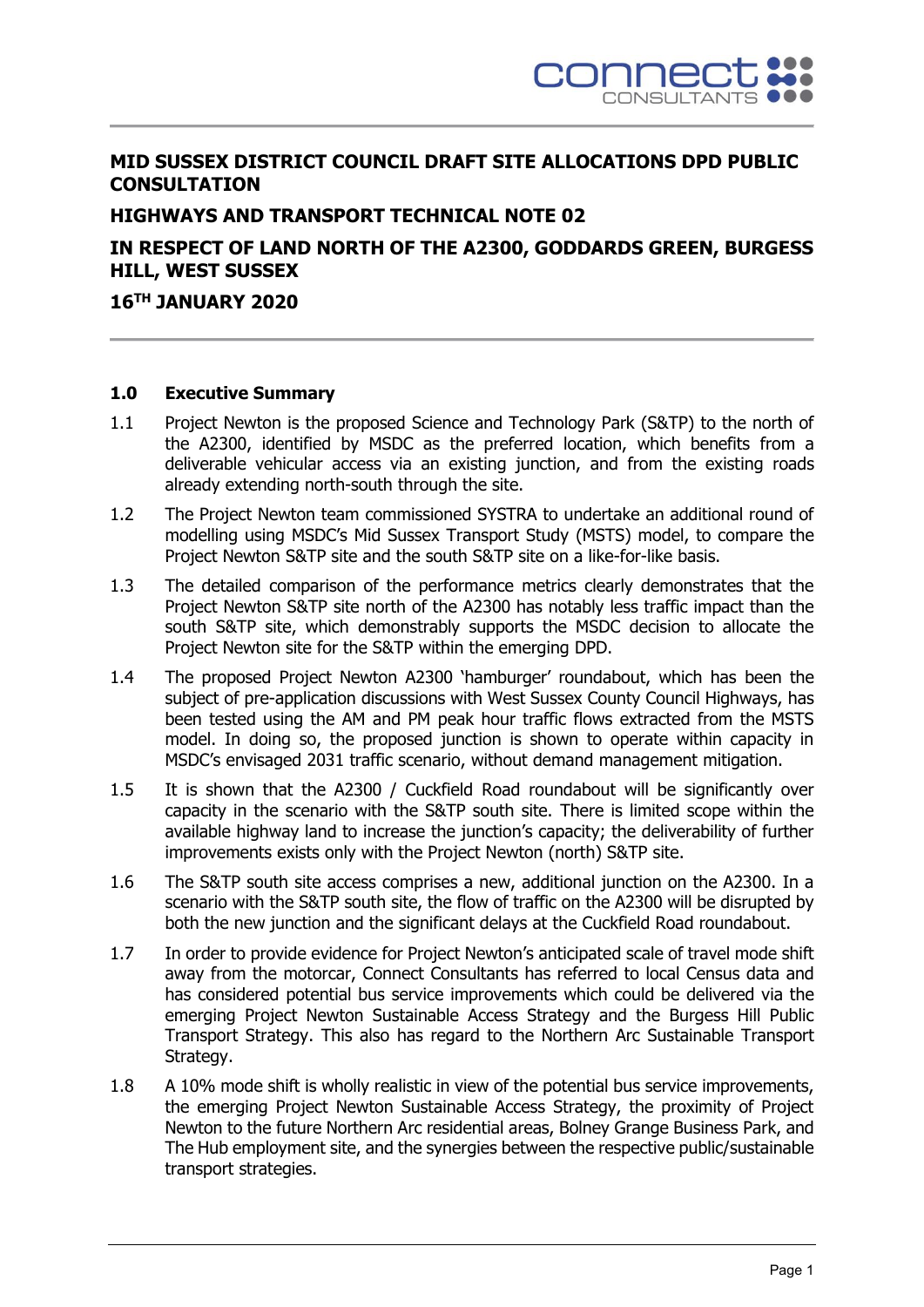

1.9 This document summarises our findings of the additional traffic modelling and further justifies the LPA identification of the Project Newton site north of the A2300 as the preferred site for the S&TP in the emerging Site Allocation DPD by MSDC.

#### **2.0 Introduction**

- 2.1 Connect Consultants Limited is a firm of transport planning and highway design consultants that have been instructed by Glenbeigh Developments Ltd and Wortleford Trading Company Ltd in relation to the promotion of their land to the north of the A2300 at Goddards Green, West Sussex, for a future Science & Technology Park, known as Project Newton.
- 2.2 This is in the context of the Mid Sussex District Council Draft Site Allocations DPD (Regulation 18) Public Consultation, in which Mid Sussex District Council (MSDC) has identified the Project Newton site, on the north of the A2300, as the preferred location for a Science & Technology Park (S&TP).
- 2.3 A Technical Note (TN), dated 14<sup>th</sup> November 2019 by Connect Consultants, was submitted in response to the highways and transport evidence base published by MSDC alongside the Draft DPD, which refers to strategic traffic modelling undertaken on behalf of MSDC by SYSTRA.
- 2.4 Additional strategic traffic modelling has subsequently been completed by SYSTRA on behalf of Project Newton, to further inform the Regulation 18 consultation representation.
- 2.5 This TN sets out the details and outputs of the additional modelling, which further supports the allocation of Project Newton as the preferred S&TP location.
- 2.6 This TN also considers the proposed Project Newton vehicular access strategy, which is shown to be preferable to that of the S&TP south site, in the context of the future traffic scenario as envisaged by MSDC.
- 2.7 Finally, this TN considers the potential travel-mode shift that could be realised through the emerging Project Newton Sustainable Access Strategy.
- 2.8 This should be read in conjunction with the  $14<sup>th</sup>$  November 2019 TN.

#### **3.0 Mid Sussex Transport Study**

3.1 To support the Site Allocations DPD, Mid Sussex District Council commissioned SYSTRA to run a strategic highway model to inform and update the Mid Sussex Transport Study (MSTS).

#### **Selection of S&TP North Site compared to South Site**

3.2 Scenarios 2 and 3 of the MSTS were used for the comparative assessment of the northern and southern sites for the S&TP allocation, whereby the Project Newton site to the north of the A2300 is included in Scenario 2, and the site to the south of the A2300 is included in Scenario 3.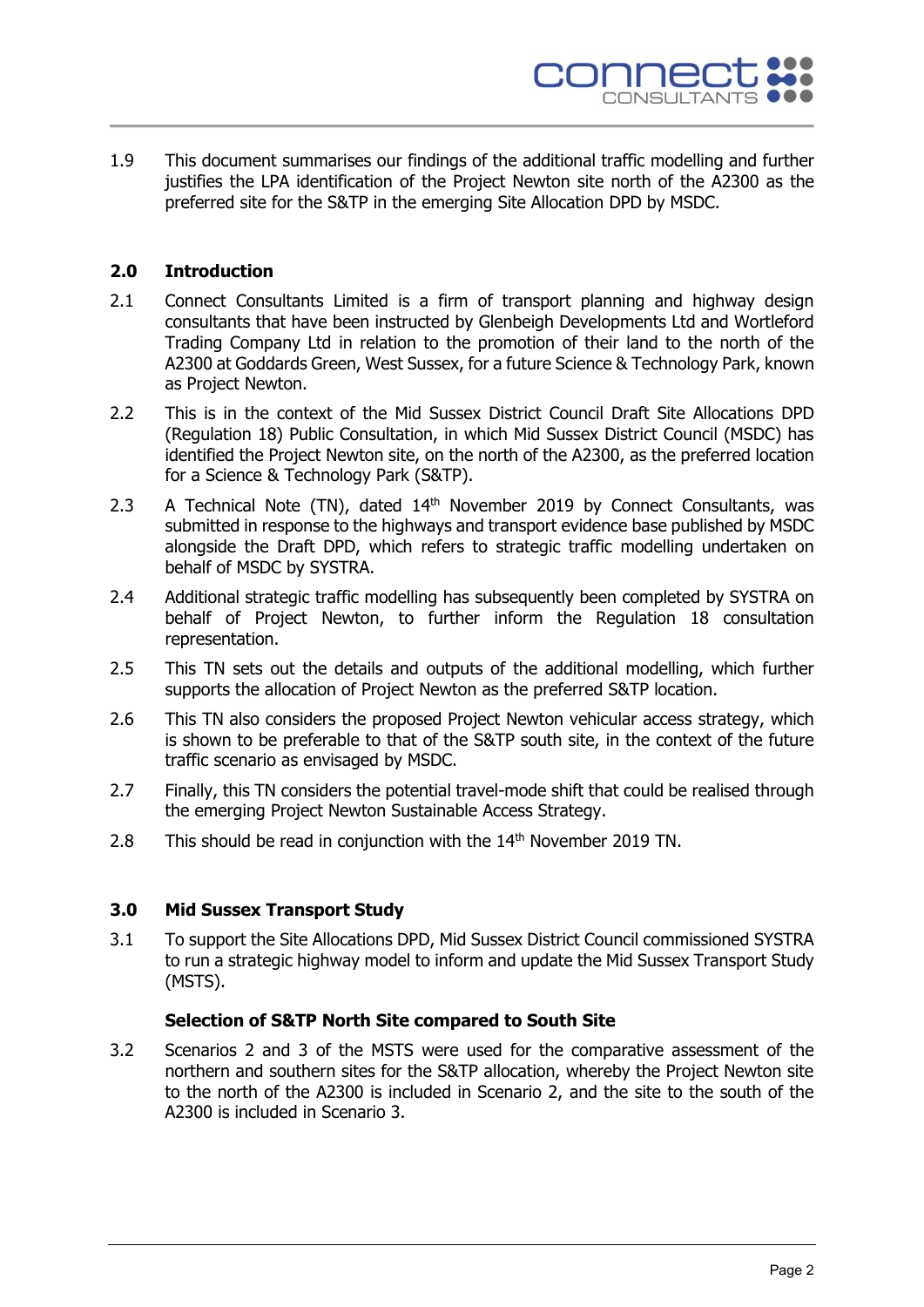

- 3.3 The MSTS focussed on Scenario 2c, which includes the upgrading of the A2300/Cuckfield Road roundabout to a 'hamburger' roundabout, which is one of the three proposed vehicular access options suggested in pre-application discussions between the Project Newton team and WSCC.
- 3.4 The scale and mix of uses of the S&TP differs between Scenario 2c and Scenario 3; the south site was assessed with c.35-40% less traffic than the north site.
- 3.5 Despite the significant difference in scale, the two site options were compared in terms of 'traffic impact', which in this instance is defined by the number of junctions at which the modelling predicts a 'severe' or 'significant' impact.
- 3.6 A 'severe' impact is defined in the MSDC methodology as a junction with any approach arm experiencing either of the following:
	- a junction with an increase in ratio of flow to capacity (RFC) of 10% or more to an RFC of 95% or more in any period in any Scenario; or
	- an increase in average delay of one minute or more to an average delay of two minutes or more in any period in any Scenario.
- 3.7 A 'significant' impact is defined by the MSDC methodology as a junction with any approach arm experiencing the following:
	- a junction with an increase in ratio of flow to capacity (RFC) of 5% or more to an RFC of 85% or more in any period in any Scenario.
- 3.8 Despite the Project Newton site being assessed at a significantly larger scale with significantly more traffic than the south site, the MSTS Scenarios 2c and 3 show that the Project Newton (north) site (Scenario 2c) will have less traffic impact than the south site.
- 3.9 The overarching conclusion is that while Scenario 2c results in 9 'significant' impacts compared to 7 in Scenario 3, Scenario 2c has only 11 'severe' impacts compared 12 'severe' impacts in Scenario 3. This distinction contributed to the selection of the northern site as the preferred site.
- 3.10 As the north and south site options were not assessed on a like-for-like basis, the Project Newton team commissioned SYSTRA to undertake an additional round of strategic traffic modelling to include a more realistic like-for-like assessment, in which the two potential locations of the S&TP are compared using the same scale and mix of uses in both locations; the only difference being the sites' access arrangements and the associated difference in traffic distribution.
- 3.11 The additional modelling is set out in the next section.

## **4.0 Additional Strategic Traffic Modelling.**

4.1 The Project Newton team commissioned SYSTRA to undertake an additional round of modelling using MSDC's Mid Sussex Transport Study model, to compare the two S&TP site options on a like-for-like basis.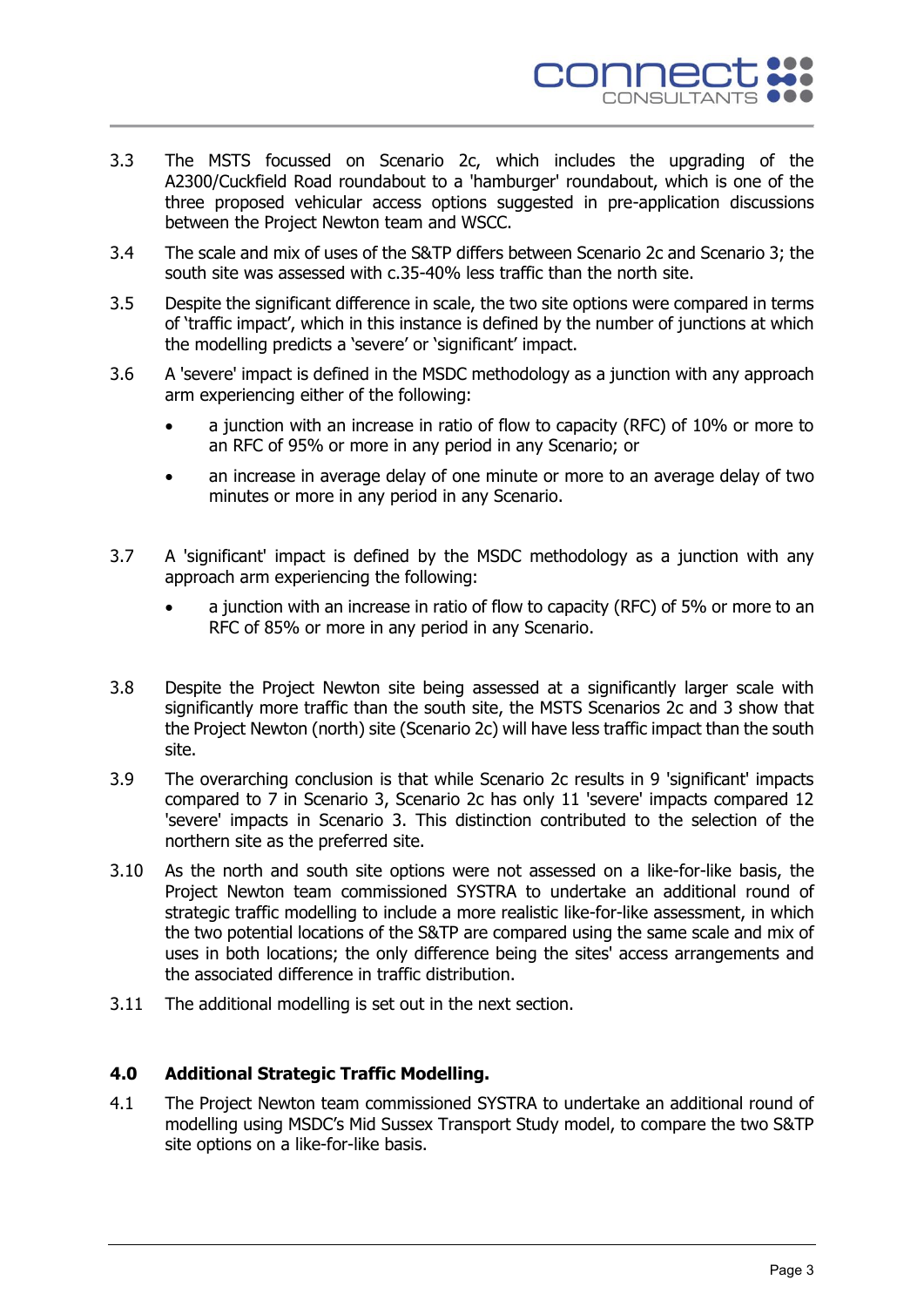

- 4.2 The modelling tested two new scenarios, 8 and 8b, which both include the same set of future developments across the district, as per MSDC's most up-to-date assumptions, both including a S&TP comprising 2,500 jobs.
- 4.3 The only difference between the two is that Scenario 8 has the S&TP on the Project Newton site north of the A2300 accessed via the proposed hamburger roundabout, while Scenario 8b has the S&TP on the south site accessed via a new three-arm standard roundabout on the A2300, located approximately half way between Pookbourne Lane and Bishopstone Lane.

#### **Detailed Comparison of the S&TP North and South Sites – Methodology**

- 4.4 The methodology used by MSDC for the high-level comparison of the traffic impacts of various future development scenarios is, by necessity, a relatively crude method with only three categories; 'OK', 'significant' and 'severe'.
- 4.5 Scenario 8 shows the Project Newton site to have eight severe and nine significant impacts, while Scenario 8b shows the south site to have nine severe and nine significant impacts.
- 4.6 This is shown in the table provided in Appendix 1, "*Mid Sussex Transport Study:* Scenario 8 results Summary".
- 4.7 Due to the high level, strategic nature of the comparison methodology, there is no immediate visibility of how 'significant' or how 'severe' each site option's impacts are.
- 4.8 While the MSDC methodology is appropriate for comparing district-wide variations in strategic development options, it does not provide enough detail for the purposes of comparing two identical developments which are geographically very close.
- 4.9 In order to comprehensively compare the traffic impacts of the two S&TP site options, Connect Consultants has undertaken a more detailed analysis of the key junction performance metrics which comprise the outputs of the strategic modelling.
- 4.10 The MSTS results are reported in terms of four metrics which are used as indicators of the traffic impact on each approach arm to each junction:
	- Demand (number of vehicles)
	- RFC (ratio of traffic flow to capacity, in percentage terms)
	- Delay (seconds)
	- Average Queues (in PCUs, passenger car units, a proxy for vehicles)
- 4.11 The table "Mid Sussex Transport Study: Junction approach arm statistics for identified locations", provided in Appendix 2, shows these four metrics for each approach arm to each of the key junctions within the traffic model.
- 4.12 It shows the four metrics in four modelled scenarios; the 2017 baseline, the 2031 Reference Case (without the S&TP), 2031 Scenario 8 (Project Newton S&TP scenario) and 2031 Scenario 8b (the S&TP south site scenario).
- 4.13 Colour-coding within the table identifies 'significant' and 'severe' impacts, as defined by the MSDC methodology.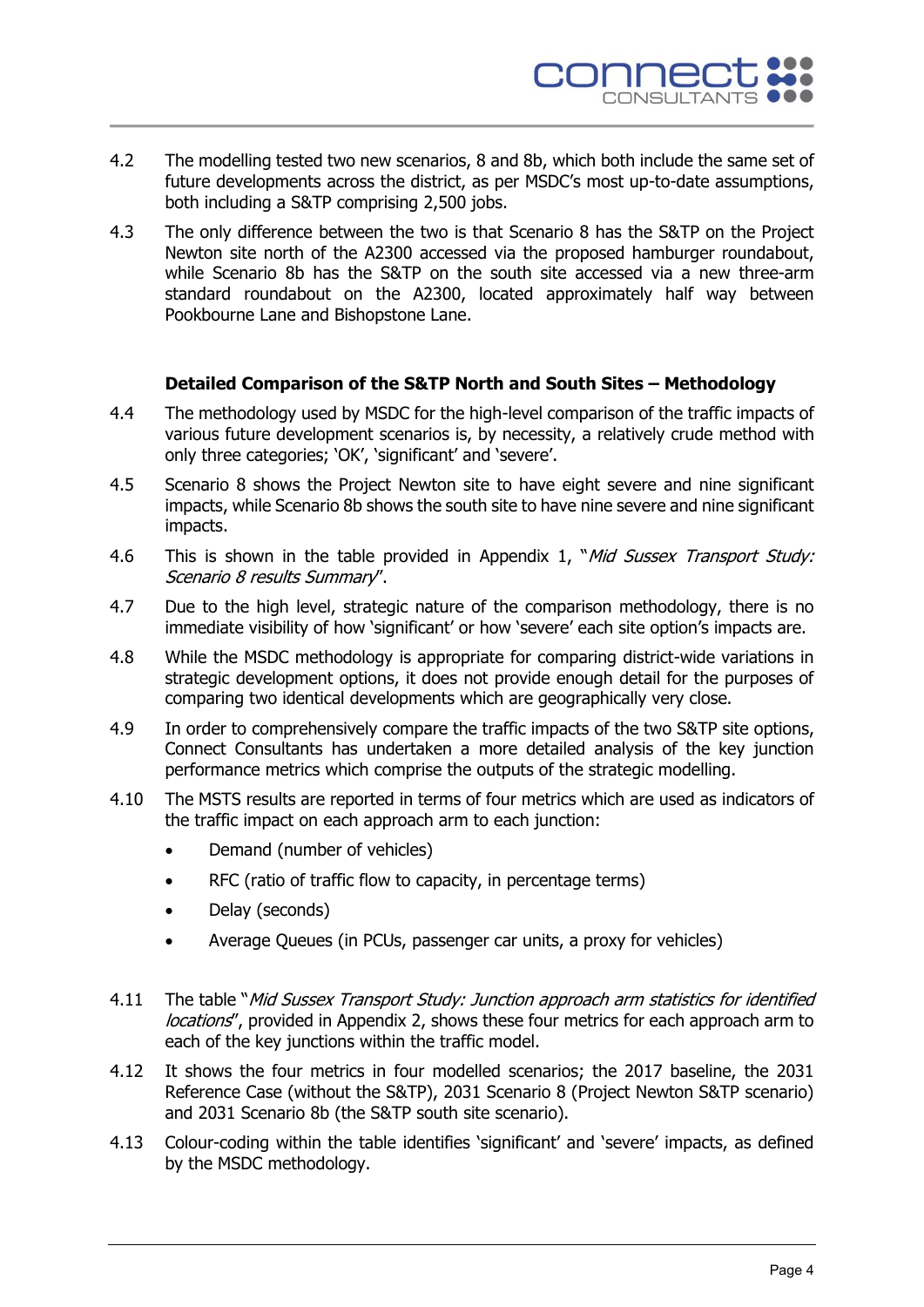

- 4.14 Using the detailed statistics from the table "Mid Sussex Transport Study: Junction approach arm statistics for identified locations" (in Appendix 2), Connect Consultants has compiled a table which quantifies (rather than categorises) the scale of impact at each junction, and from which a more comprehensive comparison has been made between the two S&TP site options.
- 4.15 This table, provided at Appendix 3, includes the 22 junctions which are shown to have either 'significant' or 'severe' impacts in either or both the AM and PM peaks in either Scenario 8 (with the Project Newton S&TP site) or Scenario 8b (with the south S&TP site).
- 4.16 In this table, each of the four metrics are amalgamated to produce a 'whole junction' total for each metric for each of the 22 junctions; the number of vehicles (demand) on each approach arm are summed to produce each junction's total demand; the average RFC for each junction is calculated as the mean of the RFC on each approach arm; the delay on each arm is summed to produce each junction's total delay; and the average queue length on each approach arm is summed to produce the total average queue for each junction.
- 4.17 In this way, the impact at each junction is quantified rather than being allocated to a broad classification.
- 4.18 For all four metrics, a lower value equates to a better junction performance.

## **Detailed Comparison of the S&TP North and South Sites – Results**

- 4.19 The detailed comparison table described above is provided in Appendix 3, from which there are two outputs.
- 4.20 One is a points-based comparison between Scenario 8 and Scenario 8b in terms of the count of 'better performances' across the four metrics. In instances where the two scenarios have equal values for the same metric, no count is applied as their performance is equal.
- 4.21 The Project Newton site (Scenario 8) scores 65 'better' performances against the south site (Scenario 8b), while the south site scores only 46 'better' performances against the Project Newton site.
- 4.22 The second output is the sum of the delay at all of the junctions, on the basis that delay is the most readily recognised indicator of performance out of the four metrics. The lowest resultant value represents the best overall performance across all of the 22 junctions as it equates to less overall delay.
- 4.23 The Project Newton site totals 6,167 seconds of delay, approximately 27% less (better) that the south site's total of 8,466 seconds of delay.
- 4.24 It is worth noting that Scenario 8 includes the proposed upgrade of the A2300/Cuckfield Road roundabout to a 'hamburger' roundabout junction, which forms part of the Project Newton access strategy. The 'hamburger' link provides a through-route for non-S&TP traffic travelling east/west on the A2300; a benefit which is not included in Scenario 8b.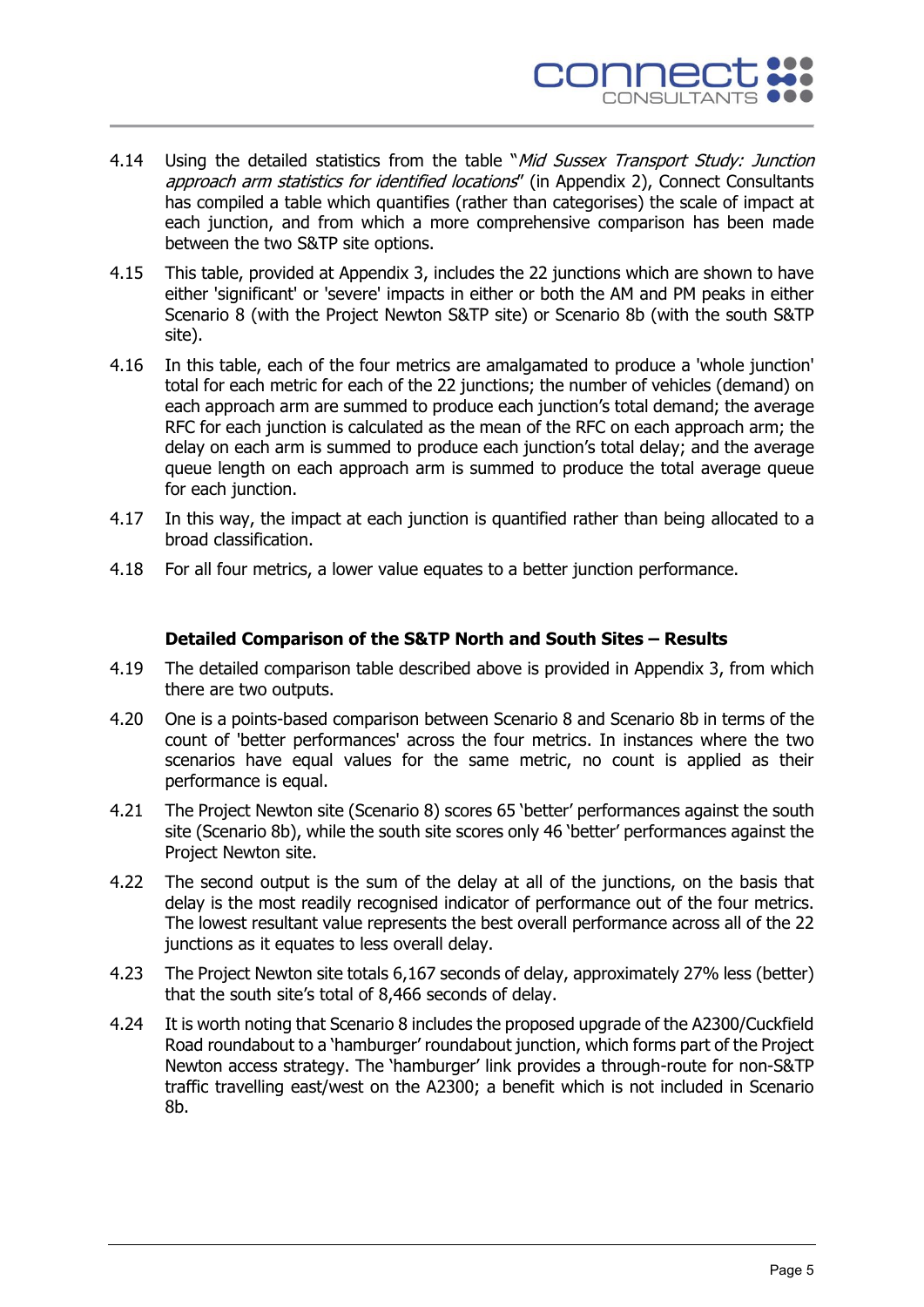

- 4.25 While it can be argued that the 'hamburger' junction forms part of the Project Newton access and is therefore a valid component of Scenario 8, the site comparison calculations have also been undertaken excluding the junction of the A2300 / Cuckfield Road.
- 4.26 If the A2300/Cuckfield Road junction is excluded from the calculation, the Project Newton site scores 59 'better' performances against the south site, while the south site scores 44 'better' performances against the Project Newton site, and the Project Newton site totals 5,891 seconds of delay, approximately 15% less (better) than the south site's total of 6,897 seconds.
- 4.27 This detailed comparison of the performance metrics clearly demonstrates that the Project Newton S&TP site has notably less traffic impact than the south S&TP site, which demonstrably supports the MSDC decision to allocate the Project Newton site for the S&TP within the emerging DPD.

## **5.0 Junction Capacity Analysis**

- 5.1 The strategic traffic modelling of Scenario 8 includes a 'hamburger' roundabout at the junction of the A2300 and Cuckfield Road, as proposed as part of the Project Newton access strategy.
- 5.2 The outputs shown in the table in Appendix 2 show that without any physical mitigation or demand-management measures the junction will operate within capacity in the Scenario 8 AM peak hour, however it shows that the Cuckfield Road (S) and A2300 (W) approaches are slightly over capacity in the PM peak hour.
- 5.3 The strategic nature of the MSTS modelling is such that it is not an appropriate tool for the detailed assessment of junction operation and capacity.
- 5.4 As such, in order to provide confidence that the proposed 'hamburger' roundabout will be able to accommodate the future traffic scenario envisaged by MSDC, Connect Consultants has tested the proposed junction using industry-standard LinSig3 software.
- 5.5 LinSig3 is a specialist computer software for modelling and assessing the operation of signal-controlled junctions and networks of junctions. It takes into account the geometric parameters of the junction layout, traffic flows and speeds, and the detailed signal timings.
- 5.6 A LinSig model of the initial design of the 'hamburger' roundabout has been built and tested using the AM and PM peak hour traffic flows extracted from the MSTS Scenario 8. In doing so, the proposed junction is assessed against the 2031 traffic scenario as envisaged by MSDC, without any physical mitigation or demand-management measures.
- 5.7 The detailed modelling results demonstrate that the proposed junction will accommodate the future, unmitigated traffic levels within the junction's capacity.
- 5.8 Further design work and detailed traffic modelling, including demand management measures, will be undertaken as the Project Newton development proposal progresses, via continued liaison with WSCC Highways and Highways England.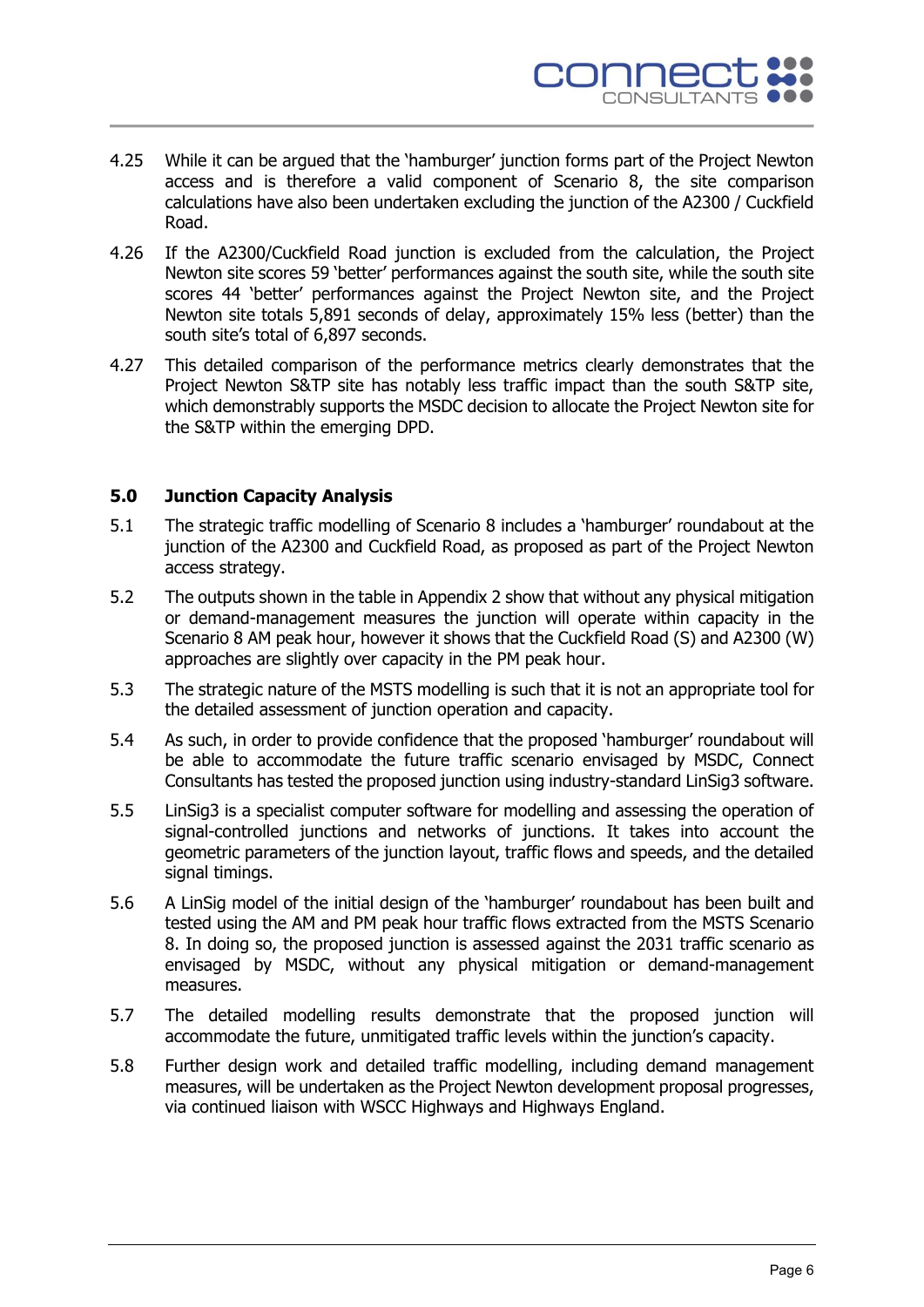

- 5.9 It is worth noting that in Scenario 8b (S&TP south site) the layout and design of the A2300 / Cuckfield Road roundabout is as per WSCC's planned A2300 Improvement Scheme. The MSTS modelling outputs (in Appendix 2) show that in Scenario 8b the A2300 / Cuckfield Road roundabout will be significantly over capacity in both the AM and PM peak hours.
- 5.10 Beyond the A2300 Improvement Scheme, there is very limited scope within the available highway land to increase the junction's capacity to accommodate the S&TP (south site) traffic.
- 5.11 The land surrounding the A2300 / Cuckfield Road junction is owned by the Project Newton team, and therefore the deliverability of further improvements exists only with the Project Newton (north) S&TP site.
- 5.12 In addition to this, the south S&TP site access comprises a new, additional junction on the A2300, located between the A2300 / Cuckfield Road roundabout and the A2300 / Pookbourne Lane junction. As such, in a scenario with the south S&TP site, the flow of traffic on the A2300 will be disrupted by both the new junction and the significant delays at the Cuckfield Road roundabout.

## **6.0 Potential Travel Mode Shift**

- 6.1 A key element of the Project Newton S&TP is that it will incorporate a comprehensive sustainable access strategy which will ensure that sustainable travel is at the centre of the development's ethos. The emerging Project Newton Sustainable Access Strategy will be developed with regard to the Burgess Hill Public Transport Strategy (BHPTS) (2016), and also the Public Transport Strategy of the adjacent Northern Arc strategic development site.
- 6.2 The BHPTS has a range of objectives to increase the use of public transport in and around Burgess Hill, with a focus on new developments in the area. Its aim is to "provide a vision for how Burgess Hill can be best served by public transport and how the proposed developments across the town can contribute towards sustainable transportation".
- 6.3 The BHPTS seeks to, "*knit together a more integrated public transport network as* multiple development sites (new and existing) and destinations are connected together", as well as, "by introducing travel and parking demand management measures to complement and enhance an integrated public transport network".
- 6.4 The BHPTS recommends that, "New developments should be required to consider and support public transport solutions which not only considers mitigation of impacts for their individual sites but rather to provide comprehensive solutions that considers impacts on the entire network in tandem with other potential new or existing developments."
- 6.5 A number of key public transport routes are identified in the BHPTS, which anticipate the delivery of the S&TP by connecting the S&TP site with the Northern Arc and other parts of Burgess Hill, including the town centre and rail station.
- 6.6 In the MSTS and the Regulation 18 evidence base, sustainable travel forms the basis of the future traffic mitigation envisaged by MSDC.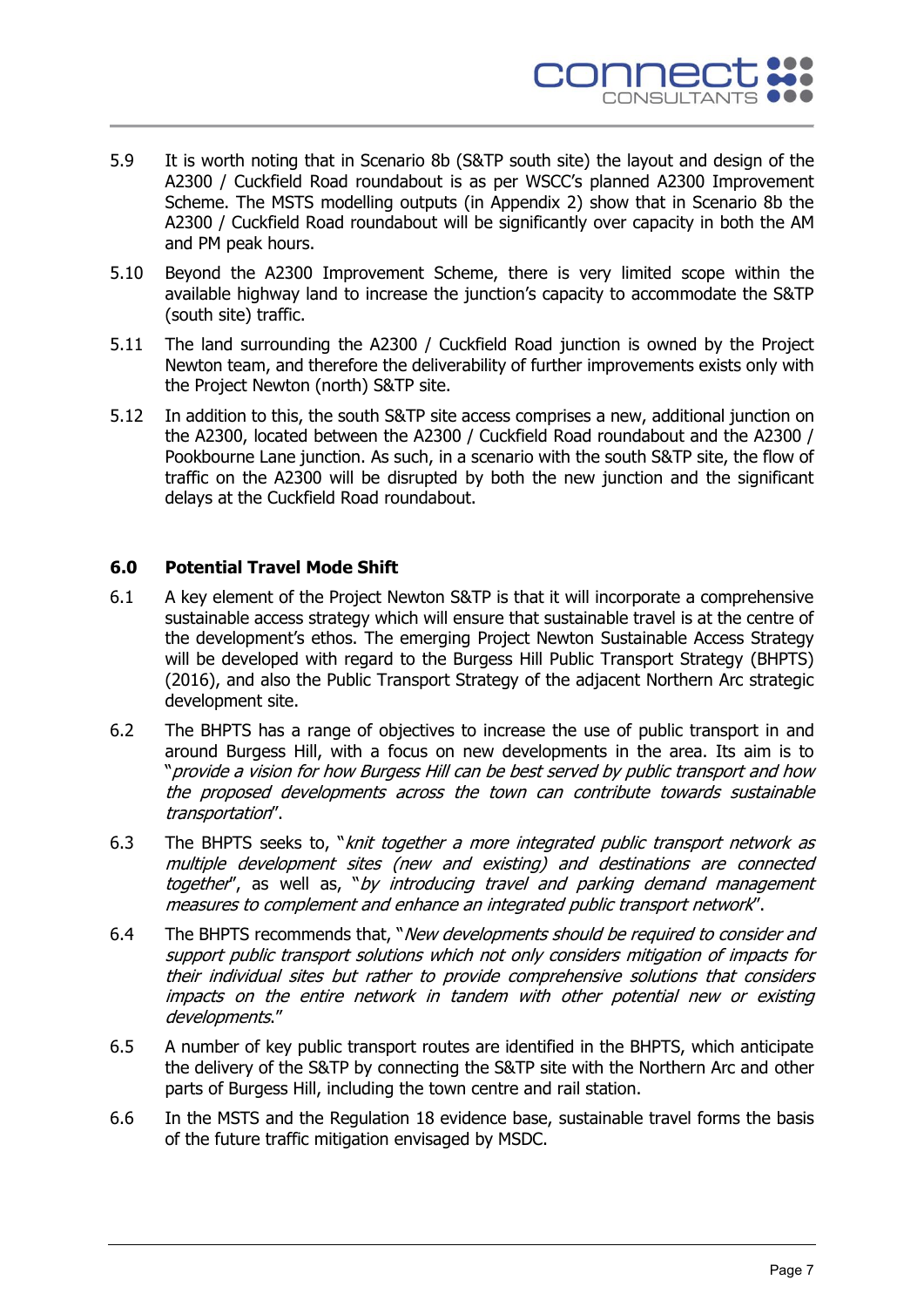

- 6.7 A package of sustainable travel measures is assumed to reduce car trips to/from the S&TP site by 3%, via three measures identified as:
	- Improved PT interchange Burgess Hill
	- Bus Shelters within development with RTI (Real Time Information)
	- Bus Services to Burgess Hill and station
- 6.8 As set out in the Connect Consultants  $14<sup>th</sup>$  November 2019 TN, the emerging Project Newton Sustainable Access Strategy is far broader and more comprehensive than the three measures assumed in the modelling, and is likely to achieve a significantly greater mode shift towards sustainable travel than the 3% assumed in the SYSTRA modelling. It is envisaged at mode-shift of at least 10% will be realised.
- 6.9 In order to provide evidence for the anticipated scale of travel mode shift, Connect Consultants has referred to Census data to understand more about the likely travel patterns that will be associated with Project Newton, and subsequently to identify the potential for travel mode shift. This is outlined in the following section.

#### **Likely Home Locations of Future Workforce**

- 6.10 A broad indication of the likely home locations of the future S&TP workforce can be gained by referring to Burgess Hill's Victoria Business Park; a large employment zone located at the southwestern side of Burgess Hill, which can be used as an analogue site to the Project Newton site.
- 6.11 While the types of employment use will differ between Victoria Business Park and the Project Newton S&TP, Census data for the Victoria Business Park area provides a useful geographical indication of the future Project Newton journey origins, irrespective of whether the mix and scale of uses within Project Newton change as the development plans progress.
- 6.12 Census 2011 dataset WF01BEW Location of usual residence and place of work provides information about the origins and destinations of commuting journeys. For the purposes of this analysis, the workplace destination is taken to be an amalgamation of the three Census Output Areas which cover the Victoria Business Park employment zone (Mid Sussex 012D, Mid Sussex 014F, and Mid Sussex 015D).
- 6.13 The Census dataset has been analysed to identify the home locations, in the form of Census Output Areas, of all people who work within this amalgamated Victoria Business Park 'destination zone'.
- 6.14 The most common home locations of people working at Victoria Business Park are shown in Table 1, by absolute number and percentage of the total number working within the destination zone.
- 6.15 As would be expected, there are distinct clusters of home locations in the surrounding towns, notably; 28% from Burgess Hill, 13% from Brighton and Hove, 7% from Haywards Heath, 5% from Lewes, 5% from Horsham, and 4% from Crawley.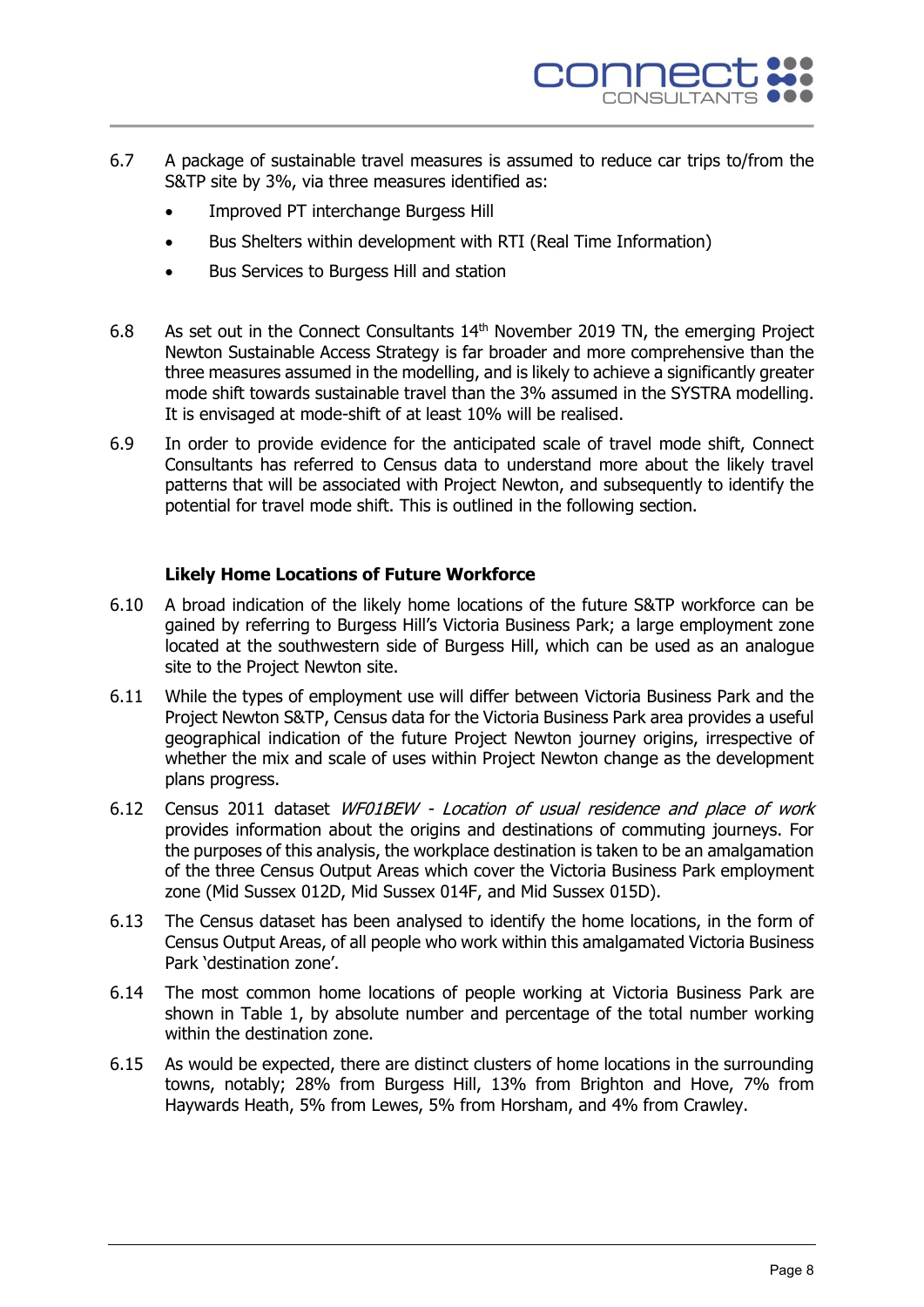

- 6.16 The proportions of Victoria Business Park employees living in these key geographical areas can be used to indicate the potential geographical spread of the future Project Newton site workforce. This can then be quantified by applying these proportions (percentages) to the number of AM and PM peak vehicle trips associated with the S&TP as assumed in the MSTS. This is shown in Table 2.
- 6.17 Table 2 shows that potentially 488 vehicles will travel from Burgess Hill in the AM peak, 223 from Brighton and Hove, and 72 from Crawley.

| Origin / home<br><b>location</b> | <b>Number</b><br>оf<br>people | <b>Percentage of total</b><br>population employed within<br>the destination zone |
|----------------------------------|-------------------------------|----------------------------------------------------------------------------------|
| <b>Burgess Hill</b>              | 1519                          | 28%                                                                              |
| Brighton and Hove                | 695                           | 13%                                                                              |
| Elsewhere in Mid Sussex          | 465                           | 9%                                                                               |
| Haywards Heath                   | 398                           | 7%                                                                               |
| Lewes                            | 292                           | 5%                                                                               |
| Horsham                          | 276                           | 5%                                                                               |
| Crawley                          | 225                           | 4%                                                                               |
| Wealden                          | 188                           | 4%                                                                               |
| Worthing                         | 171                           | 3%                                                                               |
| Adur                             | 170                           | 3%                                                                               |
| Arun                             | 71                            | $1\%$                                                                            |
| Eastbourne                       | 52                            | $1\%$                                                                            |
| Reigate and Banstead             | 51                            | 1%                                                                               |

#### **Table 1 – Origins of population working within Burgess Hill's southwest employment zone**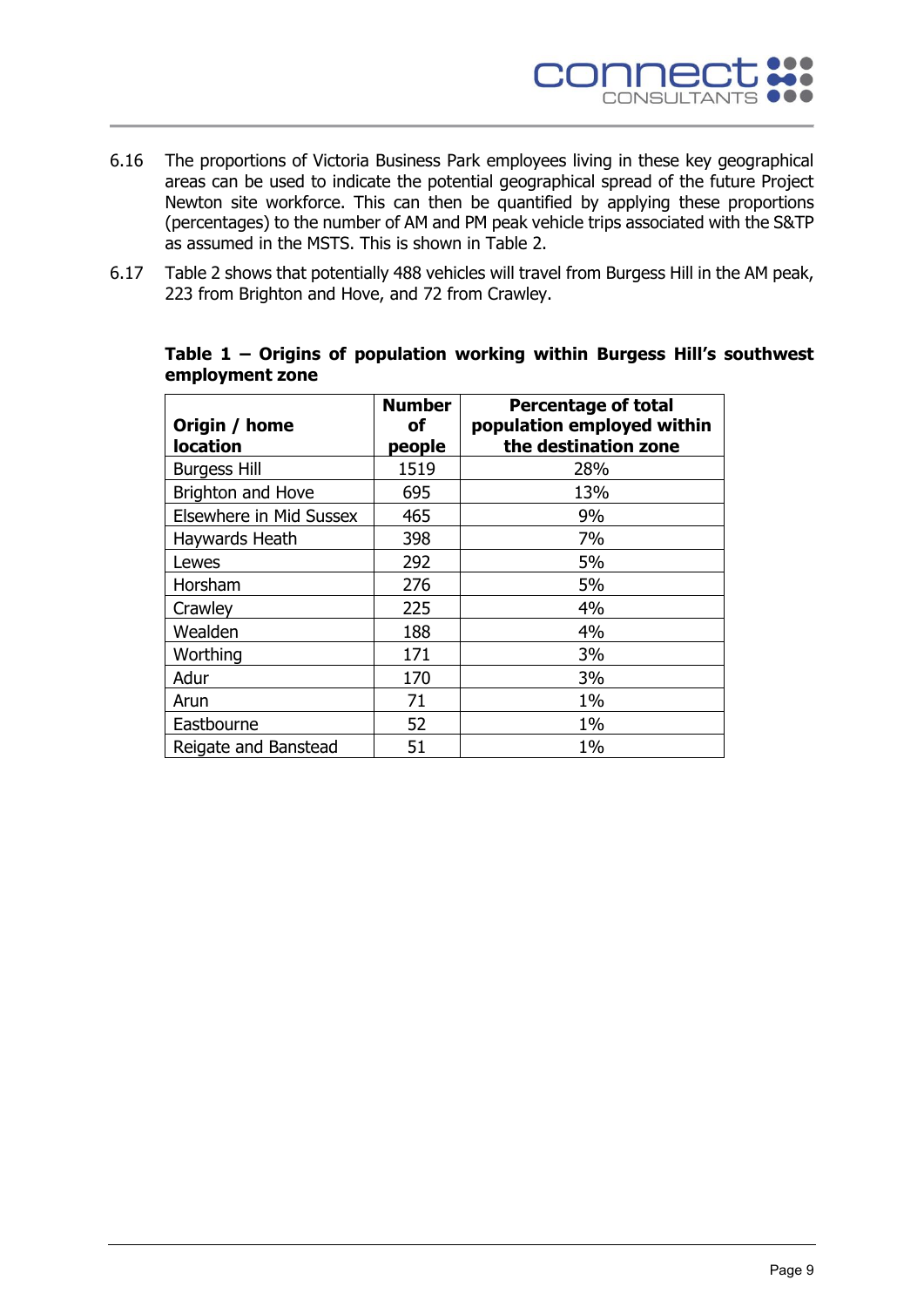| <b>Workforce Origins</b>      |       | <b>Peak Hour Vehicle Trips</b> |                 |  |  |  |  |  |  |  |
|-------------------------------|-------|--------------------------------|-----------------|--|--|--|--|--|--|--|
| Percentage of total workforce |       | AM: 1720                       | <b>PM: 1528</b> |  |  |  |  |  |  |  |
| <b>Burgess Hill</b>           | 28%   | 488                            | 434             |  |  |  |  |  |  |  |
| Brighton and Hove             | 13%   | 223                            | 198             |  |  |  |  |  |  |  |
| Elsewhere in Mid Sussex       | 9%    | 149                            | 133             |  |  |  |  |  |  |  |
| Haywards Heath                | 7%    | 128                            | 114             |  |  |  |  |  |  |  |
| Lewes                         | 5%    | 94                             | 83              |  |  |  |  |  |  |  |
| Horsham                       | 5%    | 89                             | 79              |  |  |  |  |  |  |  |
| Crawley                       | 4%    | 72                             | 64              |  |  |  |  |  |  |  |
| Wealden                       | 4%    | 60                             | 54              |  |  |  |  |  |  |  |
| Worthing                      | 3%    | 55                             | 49              |  |  |  |  |  |  |  |
| Adur                          | 3%    | 55                             | 49              |  |  |  |  |  |  |  |
| Arun                          | $1\%$ | 23                             | 20              |  |  |  |  |  |  |  |
| Eastbourne                    | $1\%$ | 17                             | 15              |  |  |  |  |  |  |  |
| Reigate and Banstead          | $1\%$ | 16                             | 15              |  |  |  |  |  |  |  |

## **Table 2 – Potential origins of future workforce at Project Newton**

#### **Public Transport Improvements**

- 6.18 Connect Consultants is engaged in ongoing discussions with Metrobus, one of the local bus operators, to explore opportunities to expand on the BHPTS and to provide an exemplar 'superhub' immediately adjacent to the Project Newton site's junction with the A2300, which would include bus facilities along with flexible working space, a café/restaurant, cycle shop/repair facility, taxi pickup/drop off point etc.
- 6.19 The Project Newton site also has the benefit of being adjacent to the Northern Arc strategic development site. The 'superhub' would be close enough to the Northern Arc development for there to be a synergy between the public transport strategies for the two developments, thereby satisfying one of the key objectives of the BHPTS.
- 6.20 As part of the emerging Project Newton Sustainable Access Strategy, and in accordance with the BHPTS, there is the potential to improve and enhance the existing bus services in the vicinity of the site, as well as the opportunity to introduce new bus services.
- 6.21 Some potential service improvements that could be delivered via the Project Newton S&TP are set out below.

#### Service 273 Crawley – Brighton (Metrobus)

- 6.22 There are currently two buses in each of the AM and PM peak periods. This could be improved to provide an hourly service, with a minor diversion off the A2300 to the Project Newton 'superhub'.
- 6.23 If it is assumed that there is capacity for 30 S&TP passengers on each of the existing two peak-hour buses, plus capacity for 60 passengers on an additional service in each peak, there is potentially the ability to accommodate 120 S&TP passengers from Crawley and 120 from Brighton in each peak.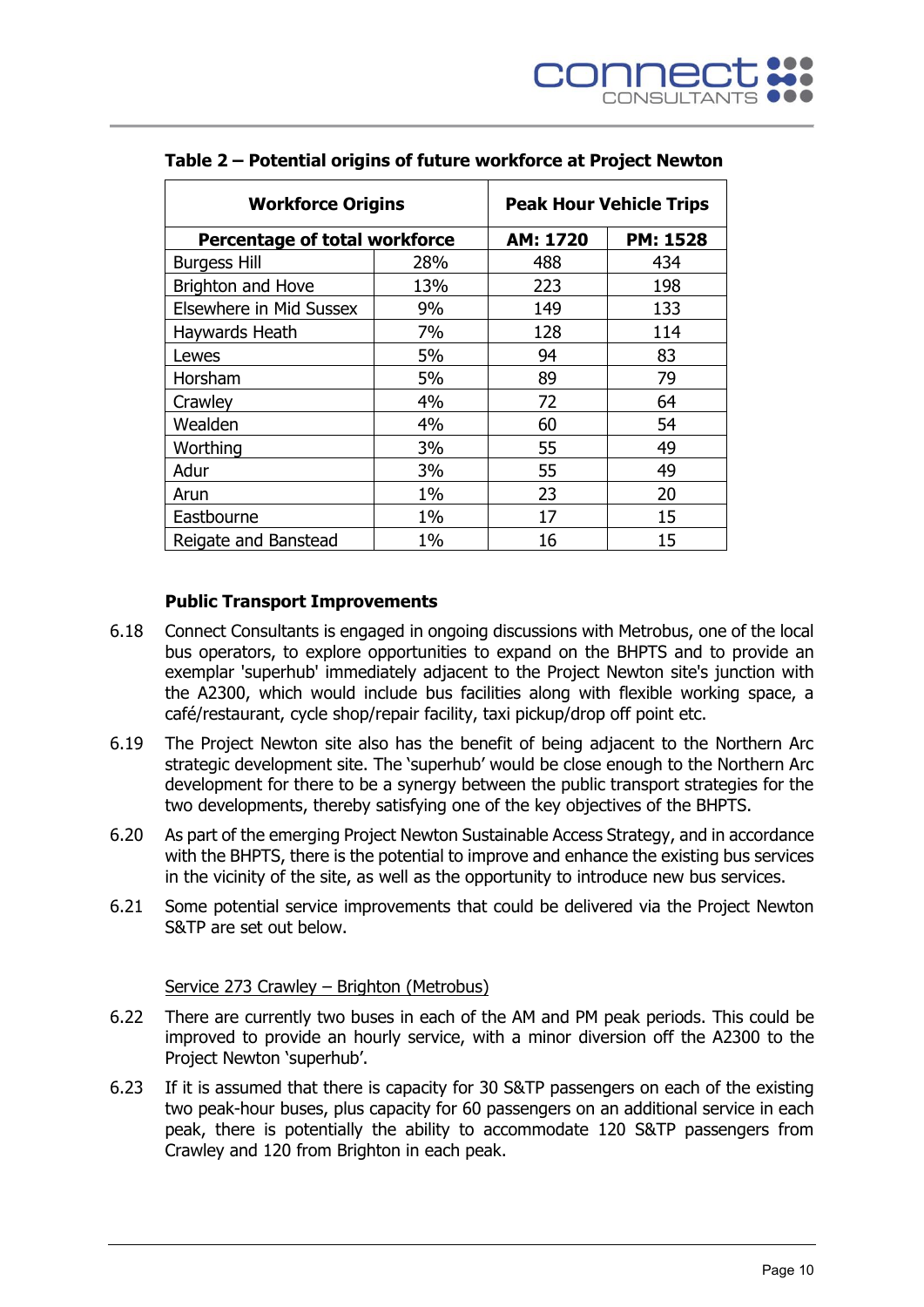Service 100 Burgess Hill – Horsham (Compass Travel)

- 6.24 There are currently three buses from Burgess Hill in the AM peak and three buses to Burgess Hill in the PM peak, passing the Project Newton site. This could be improved to provide 4 buses in each peak.
- 6.25 If it is assumed that there is capacity for 30 S&TP passengers on each of the existing three peak-hour buses, plus capacity for 60 passengers on an additional service in each peak, there is potentially the ability to accommodate 150 S&TP passengers from/to Burgess Hill in each peak.

## Service 35A/C Burgess Hill circular (Compass Travel)

- 6.26 This is currently an hourly service in each direction (clockwise and anticlockwise). The routes could potentially be extended to serve the Project Newton 'superhub', thereby connecting the site with Burgess Hill and the train station, and potentially the Northern Arc development.
- 6.27 If it is assumed that there is capacity for 30 S&TP passengers on each directional service, there is potentially the ability to accommodate 60 S&TP passengers from/to Burgess Hill in each peak.

Potential new Fastway service: Gatwick, Crawley, Burgess Hill and Brighton (Metrobus)

- 6.28 A new Fastway service could potentially provide four 60-seater buses per hour during the peak periods, equating to 240 S&TP passengers in each peak hour.
- 6.29 This could accommodate 240 S&TP passengers from/to Gatwick and Crawley in each peak, and 240 from/to Brighton and/or Burgess Hill.

#### **Potential Travel Mode Shift to Bus**

6.30 The combined potential capacity associated with the improvements listed above represents a total of 930 bus passengers in each peak hour, which equates to approximately 50%-60% of the total S&TP vehicle trips in the peak hours. This is summarised in Table 3.

| <b>Workforce Origins</b>    |           | <b>Peak Hour Vehicle</b><br><b>Trips</b> | <b>Potential Bus</b><br><b>Capacity</b> |           |  |  |  |  |  |  |
|-----------------------------|-----------|------------------------------------------|-----------------------------------------|-----------|--|--|--|--|--|--|
|                             | <b>AM</b> | <b>PM</b>                                | AM                                      | <b>PM</b> |  |  |  |  |  |  |
| <b>Burgess Hill</b>         | 488       | 434                                      | 330                                     | 330       |  |  |  |  |  |  |
| Brighton and Hove           | 223       | 198                                      | 240                                     | 240       |  |  |  |  |  |  |
| Crawley                     | 72        | 64                                       | 360                                     | 360       |  |  |  |  |  |  |
| <b>Total S&amp;TP trips</b> | 1720      | 1528                                     | 930                                     | 930       |  |  |  |  |  |  |

| Table 3 - Potential Travel Mode Shift to Bus |  |  |
|----------------------------------------------|--|--|
|----------------------------------------------|--|--|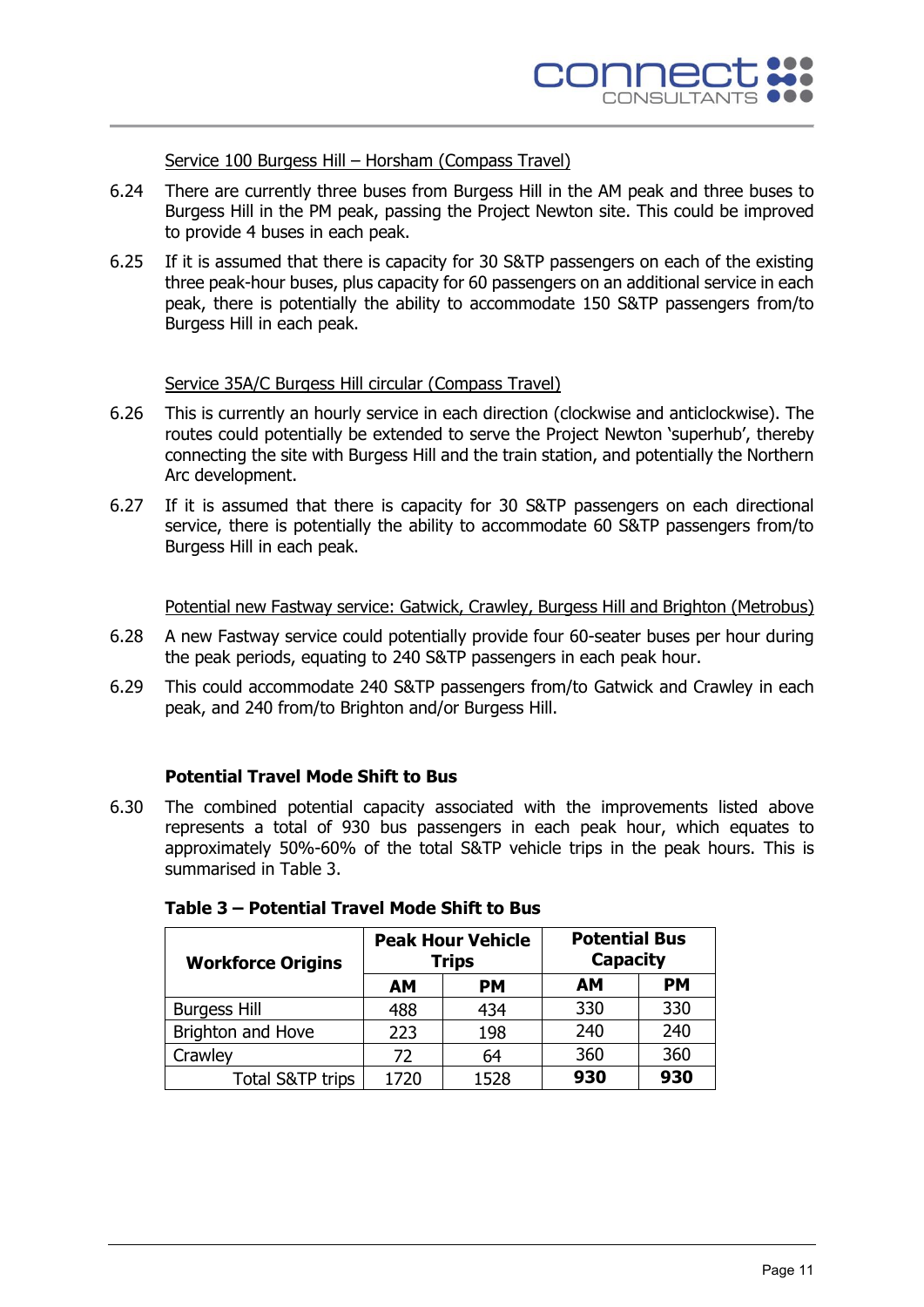

6.31 It is acknowledged that the 'potential bus capacity' figures shown above represent a pool of passengers which could be served by the public transport improvements, and are subject to ongoing dialogue and support from the bus operators. Nonetheless, the scale of the potential pool demonstrates that it is entirely feasible that a travel mode shift of 10% can be achieved.

#### **Potential Travel Mode Shift to Other Sustainable Modes**

- 6.32 In addition to the significant potential mode-shift to bus travel, the emerging Project Newton Sustainable Access Strategy provides many opportunities for the future workforce to travel by non-car modes. These are set out in the 14<sup>th</sup> November 2019 TN (by Connect Consultants), and are repeated below for ease of reference.
- 6.33 The western parts of the adjacent Northern Arc development site, in particular its residential area, are within walking distance of the Project Newton site, and the Project Newton masterplan includes numerous links and connections, which means that a significant area of residential land, as well as bus stops within the Northern Arc development, will be within walking distance.
- 6.34 There are also links to the adjoining Bolney Grange Business Park, providing additional non-car permeability with the surrounding land uses, helping to reduce the overall number of vehicle trips.
- 6.35 As part of the A2300 Corridor Improvement Scheme, a footway / cycleway will be provided along the route's northern side between the A2300 / A23 interchange and Burgess Hill. The route passes the Project Newton site's southern boundary, thereby providing the site with a good quality, attractive, local and longer-distance pedestrian/cycle route.
- 6.36 The Project Newton site is located within walking distance of the nearby Hub employment development and its associated sustainable transport links, including a pedestrian and cycle route to Burgess Hill via Gatehouse Lane, and the provision of a signal-controlled pedestrian and cycle crossing over Jane Murray Way in Burgess Hill, where it intersects with Gate House Lane.
- 6.37 The Project Newton access strategy incorporates pedestrian and cycle crossings over Cuckfield Road and the A2300, thereby providing a safe and attractive connection between the Project Newton site and the existing residential areas of Burgess Hill via a low-trafficked route.
- 6.38 Furthermore, the residential parcels of the Northern Arc development lie on the northern side of the A2300; meaning that future Northern Arc residents will be able to walk to the Project Newton site without the need to cross the A2300.
- 6.39 There is a significant local population located within cycling distance of the site including most of Burgess Hill, Hurstpierpoint, Sayers Common, Ansty, and Goddards Green. The entire Northern Arc site is also within cycling distance, and its residential areas are on the same side of the A2300 as the Project Newton site, meaning that future Northern Arc residents will be able to cycle to the Project Newton site without the need to cross the A2300.
- 6.40 The Project Newton masterplan includes five EcoCycle stores with accommodation for more than 1000 cycles, along with a cycle shop and cycle repair facility.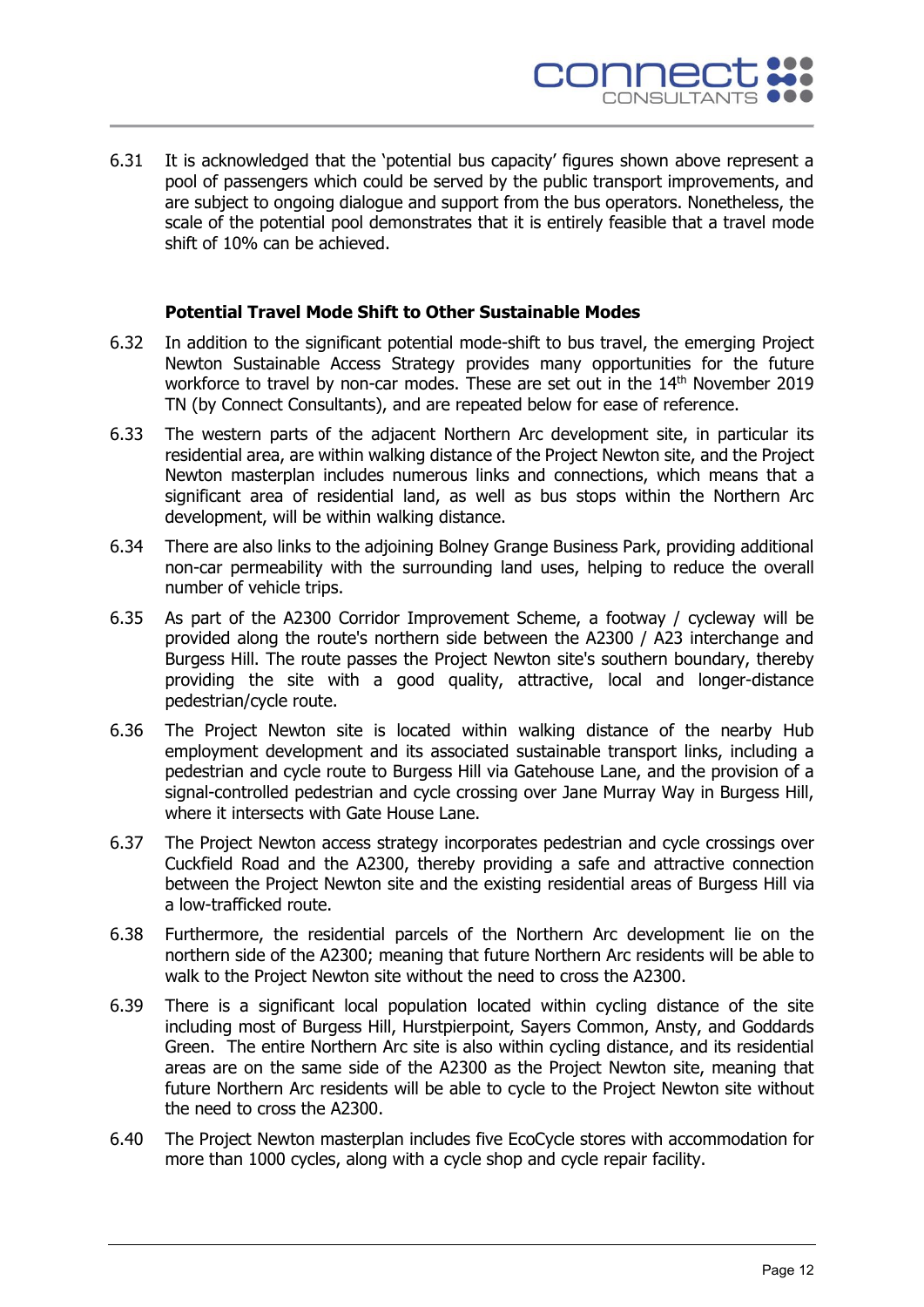

- 6.41 In this way, the emerging Project Newton Sustainable Access Strategy will provide additional benefits to the wider population which would achieve a wider-reaching regional mode-shift than just the S&TP users.
- 6.42 As such, on the basis of the emerging Project Newton Sustainable Access Strategy, and the sustainable ethos throughout the Project Newton masterplan, there is good evidence to indicate that a 10% mode shift away from the motorcar will be achieved.

## **7.0 Conclusions**

- 7.1 The Project Newton team commissioned SYSTRA to undertake an additional round of modelling using MSDC's Mid Sussex Transport Study model, to compare the Project Newton S&TP site and the south S&TP site on a like-for-like basis.
- 7.2 The modelling tested two new scenarios which both include the same set of future developments across the district, as per MSDC's most up-to-date assumptions, both including a S&TP comprising 2,500 jobs.
- 7.3 In order to comprehensively compare the traffic impacts of the two S&TP site options, Connect Consultants has undertaken a more detailed analysis and comparison of the four key junction performance metrics which comprise the outputs of the strategic modelling.
- 7.4 A points-based comparison is made between Scenario 8 (with the Project Newton site) and Scenario 8b (with the S&TP site site) in terms of the count of 'better performances' across the four metrics.
- 7.5 The Project Newton site (Scenario 8) scores 65 'better' performances against the south site (Scenario 8b), while the south site scores only 46 'better' performances against the Project Newton site.
- 7.6 Secondly, the sum of the delay at all of the junctions is calculated, on the basis that delay is the most readily recognised indicator of performance.
- 7.7 The Project Newton site totals 6,167 seconds of delay, approximately 27% less (better) that the south site's total of 8,466 seconds of delay.
- 7.8 Even if the A2300/Cuckfield Road junction is excluded from the calculation, the Project Newton site scores 59 'better' performances against the south site, while the south site scores 44 'better' performances against the Project Newton site, and the Project Newton site totals 5,891 seconds of delay, approximately 15% less (better) than the south site's total of 6,897 seconds.
- 7.9 This detailed comparison of the performance metrics clearly demonstrates that the Project Newton S&TP site has notably less traffic impact than the south S&TP site, which demonstrably supports the MSDC decision to allocate the Project Newton site for the S&TP within the emerging DPD.
- 7.10 A LinSig model of the initial design of the 'hamburger' roundabout has been built and tested using the AM and PM peak hour traffic flows extracted from the MSTS Scenario 8. In doing so, the proposed junction is assessed against the 2031 traffic scenario (without mitigation) as envisaged by MSDC.
- 7.11 The detailed modelling results demonstrate that the proposed junction will accommodate the future traffic levels within the junction's capacity.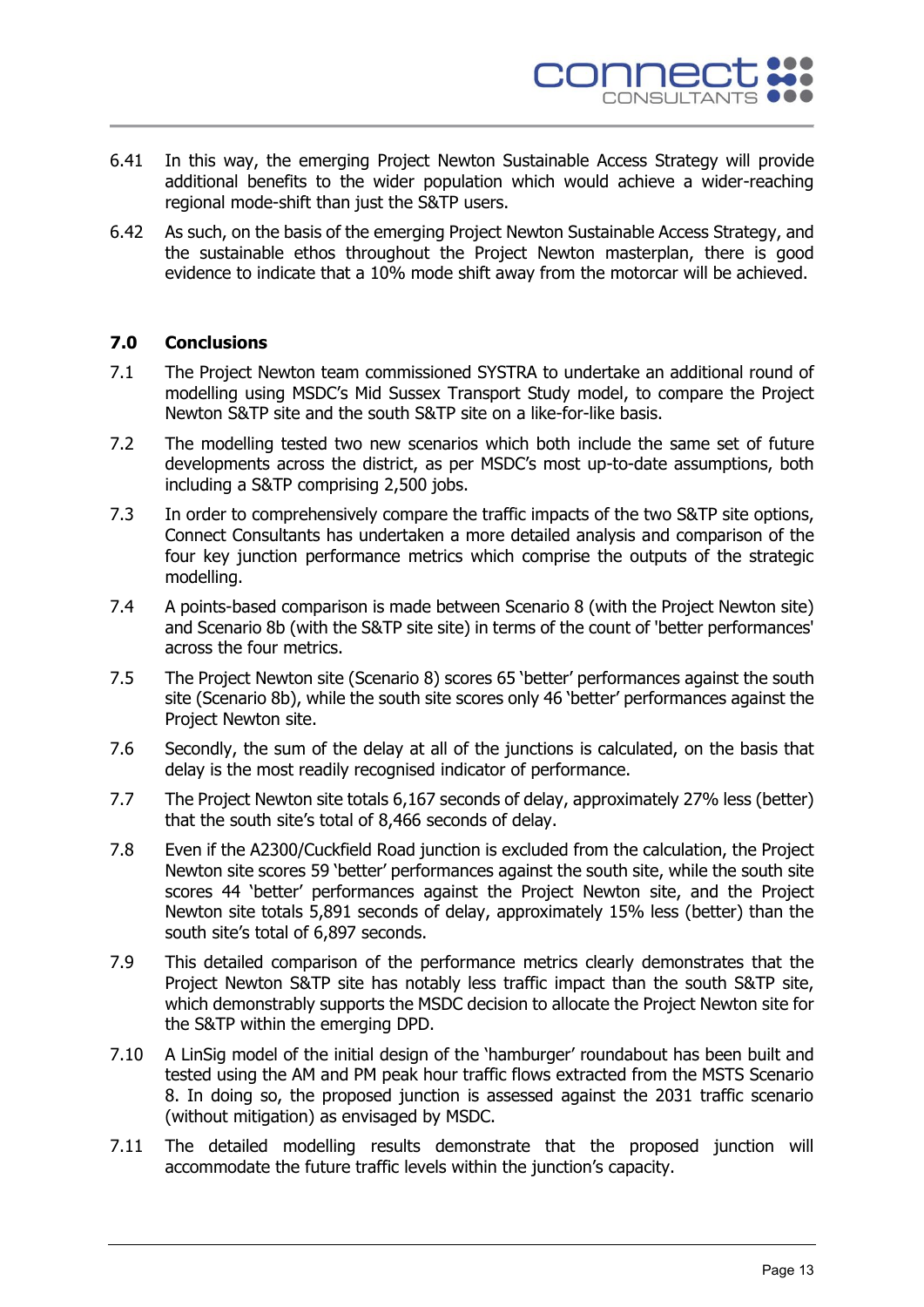

- 7.12 It is shown that the A2300 / Cuckfield Road roundabout will be significantly over capacity in the scenario with the S&TP south site. There is limited scope within the available highway land to increase the junction's capacity; the deliverability of further improvements exists only with the Project Newton (north) S&TP site.
- 7.13 The S&TP south site access comprises a new, additional junction on the A2300. In a scenario with the S&TP south site, the flow of traffic on the A2300 will be disrupted by both the new junction and the significant delays at the Cuckfield Road roundabout.
- 7.14 The assumption made by MSDC and SYSTRA in the DPD evidence base is that a specific package of sustainable travel measures will reduce car trips to/from the S&TP site by 3%. That 3% is assumed to be achieved via the following three measures:
	- Improved PT interchange Burgess Hill
	- Bus Shelters within development with RTI (Real Time Information)
	- Bus Services to Burgess Hill and station
- 7.15 Project Newton considers that a travel mode shift of 10% is realistically achievable. In order to provide further evidence for the anticipated scale of travel mode shift away from the motorcar, Connect Consultants has referred to Census data and potential bus service improvements which could be delivered via the emerging Project Newton Sustainable Access Strategy and the Burgess Hill Public Transport Strategy to identify the potential for travel mode shift.
- 7.16 At this early stage the potential travel mode shift figures are subject to ongoing dialogue and support from the bus operators, nonetheless, the combined capacity associated with potential bus service improvements represents a total of 930 bus passengers in each peak hour, which equates to approximately 50%-60% of the total S&TP vehicle trips in the peak hours.
- 7.17 While this represents a pool of passengers which could be served by the public transport improvements, the scale of the potential pool demonstrates that it is entirely feasible that a travel mode shift of 10% can be achieved
- 7.18 As MSDC believes that 3% can be achieved by the three measures listed above, an additional 7% mode shift is wholly realistic in view of the potential bus service improvements, the extensive emerging Project Newton Sustainable Access Strategy, the proximity of Project Newton to the Northern Arc and Bolney Grange Business Park, and the associated synergies between the respective public transport strategies.
- 7.19 It is therefore entirely feasible that a 10% mode shift away from the motorcar will be achieved.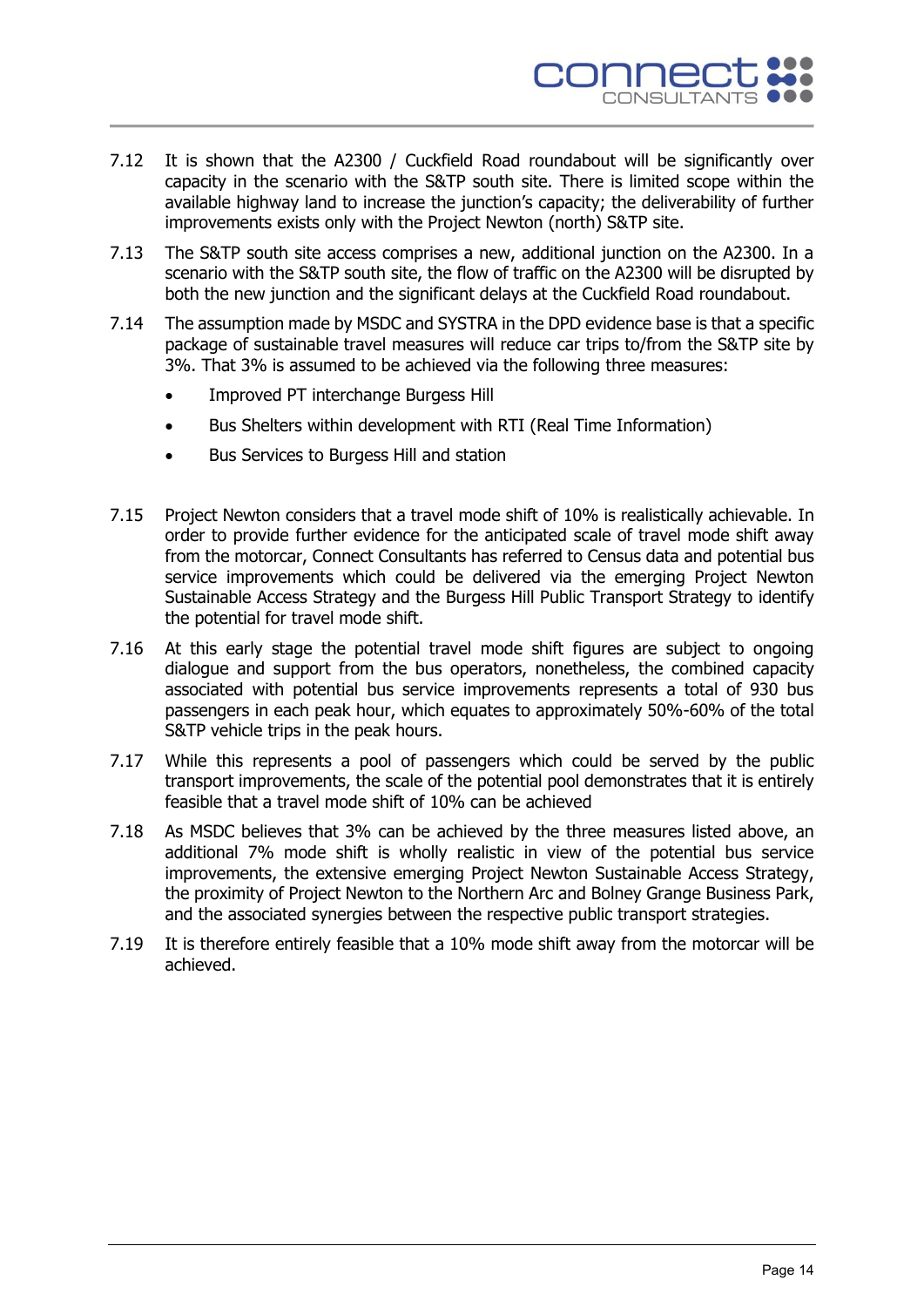# **APPENDIX 1 – MID SUSSEX TRANSPORT STUDY: SCENARIO 8 RESULTS SUMMARY**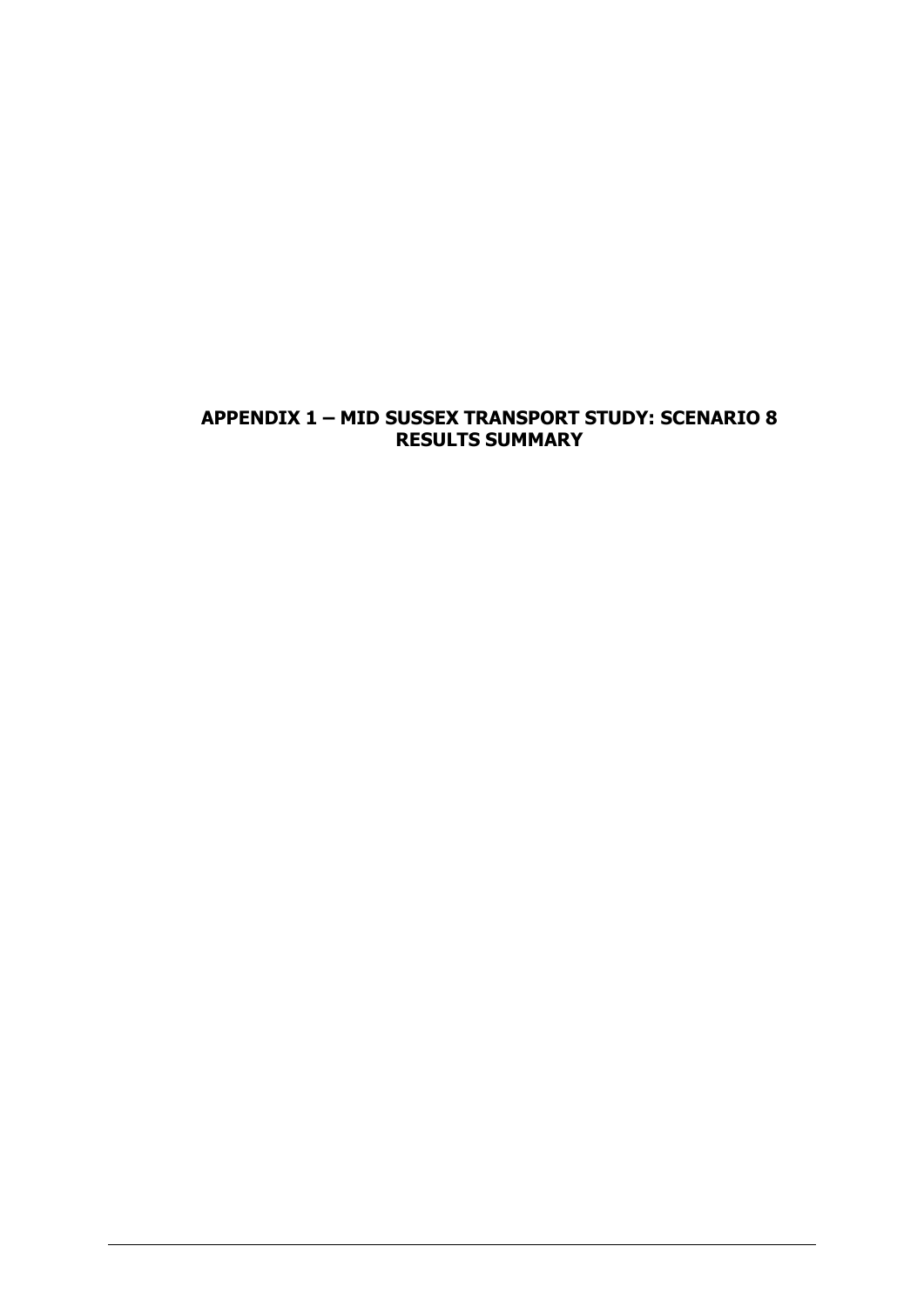#### **Mid Sussex Transport Study: Scenario 8 Results Summary**

Note: Results in Grey Italics are comparisons of Reference Cases to 2017 (for context)

#### **Junction Analysis**

Note: List includes junctions identified in previous MSTS

#### **Junctions with SIGNIFICANT or SEVERE impact in either AM or PM Peak Hour 2031 Scenario 8 2031 Scenario 8b**

|                         |                 |                                                    |                                                 | Ref           | Ref           |
|-------------------------|-----------------|----------------------------------------------------|-------------------------------------------------|---------------|---------------|
| ID                      | ID              | Area                                               | <b>Junction</b>                                 |               |               |
| 1                       | N1              | Copthorne                                          | A264 / A2220 Copthorne                          |               |               |
| $\overline{2}$          | N <sub>2</sub>  | Copthorne                                          | A264 / B2028 Copthorne                          |               |               |
| $\overline{\mathbf{3}}$ | N4              | Copthorne                                          | B2028 / B2037 Copthorne                         |               |               |
| $\overline{4}$          | N <sub>6</sub>  | <b>East Grinstead</b>                              | A22 / Imberhorne Lane                           |               |               |
| 5                       | N7              | Crawley Down                                       | B2028 Turners Hill Road / Wallage Lane          | SIG.          | <b>SEVERE</b> |
| 6                       | N <sub>8</sub>  | <b>Turners Hill</b>                                | B2110 / B2028 Turners Hill                      |               |               |
| 25                      | N <sub>9</sub>  | Felbridge                                          | A264 / A22 Felbridge                            |               |               |
| 26                      | N <sub>10</sub> | West Hoathly                                       | Selsfield Road / Vowels Lane                    |               |               |
| $\overline{7}$          | C1              | Handcross                                          | B2114 Junction, Handcross                       |               |               |
| 8                       | C <sub>2</sub>  | Lower Beeding                                      | B2110 / B2115 Leechpond Hill                    |               |               |
| 9                       | C <sub>3</sub>  | Slough Green                                       | B2115 Junction, Slough Green                    |               | SIG.          |
| 10                      | C4              | Haywards Heath                                     | Borde Hill Lane / Copyhold Lane                 |               |               |
| 11                      | C <sub>5</sub>  | Haywards Heath                                     | B2114 / B2036 Whitemans Green                   | SIG.          | SIG.          |
| 12                      | C <sub>6</sub>  | Haywards Heath                                     | B2036 / Ardingly Road, Whitemans Green          | SIG.          | <b>SEVERE</b> |
| 13                      | C7              | Haywards Heath                                     | A272 / B2036                                    | <b>SEVERE</b> | <b>SEVERE</b> |
| 14                      | C <sub>8</sub>  | Cowfold                                            | A281 North Junction, Cowfold                    |               |               |
| 15                      | C <sub>9</sub>  | Cowfold                                            | A281 South Junction, Cowfold                    |               |               |
| 27                      | C10             | Bolney                                             | A23 / A272 Bolney Road                          | SIG.          | SIG.          |
| 28                      | C11             | North Chailey                                      | A272 / A275 North Chailey                       |               |               |
| 29                      | C12             | Haywards Heath                                     | A273 / Isaac's Lane / Traustein Way             | SIG.          | SIG.          |
| 16                      | S <sub>1</sub>  | <b>Burgess Hill</b>                                | A23 / A2300 Southbound On-Slip                  | <b>SEVERE</b> | <b>SEVERE</b> |
| 17                      | S <sub>2</sub>  | <b>Burgess Hill</b>                                | A23 / A2300 Eastern Roundabout                  | <b>SEVERE</b> | <b>SEVERE</b> |
| 18                      | S <sub>3</sub>  | <b>Burgess Hill</b>                                | A2300 / Cuckfield Road                          |               | <b>SEVERE</b> |
| 19                      | S <sub>4</sub>  | <b>Burgess Hill</b>                                | Cuckfield Road / THE HUB                        |               | SIG.          |
| 20                      | S <sub>5</sub>  | <b>Burgess Hill</b>                                | A2300 / Northern Arc Spine Road                 | <b>SEVERE</b> |               |
| 21                      | S <sub>6</sub>  | <b>Burgess Hill</b>                                | Junction Road / B2113, Burgess Hill             | <b>SEVERE</b> | <b>SEVERE</b> |
| 22                      | S7              | Hurstpierpoint                                     | B2117 / B2116 Hurstpierpoint                    | SIG.          | <b>SEVERE</b> |
| 23                      | S8              | Hassocks                                           | A273 / B2116 Hassocks (Stonepound)              | <b>SEVERE</b> | <b>SEVERE</b> |
| 24                      | S9              | Pyecombe                                           | A23 / A281 Eastbound On-Slip                    | <b>SEVERE</b> |               |
| 30                      | <b>S10</b>      | Ditchling                                          | B2112 / B2116 Ditchling                         |               |               |
| 31                      | <b>S11</b>      | <b>Burgess Hill</b>                                | A2300 / Bishopstone Lane                        |               |               |
| 32                      | S12             | <b>Burgess Hill</b>                                | Bishopstone Ln / Science & Tech Park Access (N) |               |               |
| 33                      | <b>S13</b>      | <b>Burgess Hill</b>                                | Cuckfield Rd / Science & Tech Park Access (N)   |               |               |
| 34                      | <b>S14</b>      | <b>Burgess Hill</b>                                | A2300 / Science & Tech Park Access (S)          |               |               |
| 35                      | <b>S15</b>      | <b>Burgess Hill</b>                                | A272 Bolney Road / Bishopstone Lane             |               |               |
| 36                      | <b>S16</b>      | <b>Burgess Hill</b>                                | A2300 / Stairbridge Lane / Pookbourne Lane      |               |               |
| 37                      | <b>S17</b>      | <b>Burgess Hill</b>                                | Bishopstone Lane / Job's Lane                   |               |               |
| 38                      | <b>S18</b>      | Hassocks                                           | A273 / B2112                                    |               |               |
| 39                      | <b>S19</b>      | Hassocks                                           | B2112 / Lodge Lane                              |               | SIG.          |
| 40                      | <b>S20</b>      | <b>Burgess Hill</b>                                | Janes Lane / Manor Road                         |               |               |
| 41                      | <b>S21</b>      | <b>Burgess Hill</b>                                | B2112 / Green Road                              |               |               |
| 42                      | <b>S22</b>      | <b>Burgess Hill</b>                                | Valebridge Road / Junction Road / Leylands Road | <b>SEVERE</b> |               |
| 43                      | <b>S23</b>      | <b>Burgess Hill</b>                                | A273 / B2036 / Marchants Way                    | SIG.          | SIG.          |
| 44                      | <b>S24</b>      | <b>Burgess Hill</b>                                | A273 / Sussex Way                               | SIG.          |               |
| 45                      | <b>S25</b>      | <b>Burgess Hill</b>                                | West Street / Fairfield Road                    | SIG.          | SIG.          |
| 46                      | <b>S26</b>      | <b>Burgess Hill</b>                                | A273 / York Road                                |               | SIG.          |
|                         |                 |                                                    |                                                 |               |               |
|                         |                 | <b>Number of Junction with SEVERE Impacts</b>      |                                                 | 8             | 9             |
|                         |                 | <b>Number of Junction with SIGNIFICANT impacts</b> |                                                 | 9             | 9             |

| SIG.                    |  |
|-------------------------|--|
|                         |  |
|                         |  |
|                         |  |
|                         |  |
|                         |  |
|                         |  |
|                         |  |
|                         |  |
| SIG.                    |  |
| SIG.                    |  |
|                         |  |
| <b>SEVERE</b>           |  |
|                         |  |
|                         |  |
| SIG.                    |  |
|                         |  |
|                         |  |
| SIG.                    |  |
| <b>SEVERE</b><br>SEVERE |  |
|                         |  |
|                         |  |
|                         |  |
| <b>SEVERE</b>           |  |
|                         |  |
| <b>SEVERE</b>           |  |
| SIG.                    |  |
|                         |  |
| <b>SEVERE</b><br>SEVERE |  |
|                         |  |
|                         |  |
|                         |  |
|                         |  |
|                         |  |
|                         |  |
|                         |  |
|                         |  |
|                         |  |
|                         |  |
|                         |  |
|                         |  |
|                         |  |
|                         |  |
| <b>SEVERE</b>           |  |
| SIG.                    |  |
| SIG.                    |  |
| SIG.                    |  |
|                         |  |
|                         |  |
| 8                       |  |
|                         |  |

Scenario v Ref

| Scenario      |
|---------------|
| $\mathsf{v}$  |
| Ref           |
|               |
|               |
|               |
|               |
|               |
|               |
|               |
| <b>SEVERE</b> |
|               |
|               |
|               |
|               |
|               |
| SIG.          |
|               |
|               |
| SIG.          |
| <b>SEVERE</b> |
| <b>SEVERE</b> |
|               |
|               |
| SIG.          |
|               |
| SIG.          |
| <b>SEVERE</b> |
| <b>SEVERE</b> |
|               |
| <b>SEVERE</b> |
| SIG.          |
|               |
| <b>SEVERE</b> |
| <b>SEVERE</b> |
| <b>SEVERE</b> |
|               |
|               |
|               |
|               |
|               |
|               |
|               |
|               |
|               |
|               |
|               |
| SIG.          |
|               |
|               |
|               |
| SIG.          |
|               |
|               |
| SIG.          |
| SIG.          |
| 9             |
| 9             |
|               |

**SEVERE=** Increase in RFC of 10% or more to 95% or more

or increase in delay of 1 min or more to 2 mins or more

**SIGNIFICANT=** Increase in RFC of 5% or more to 85% or more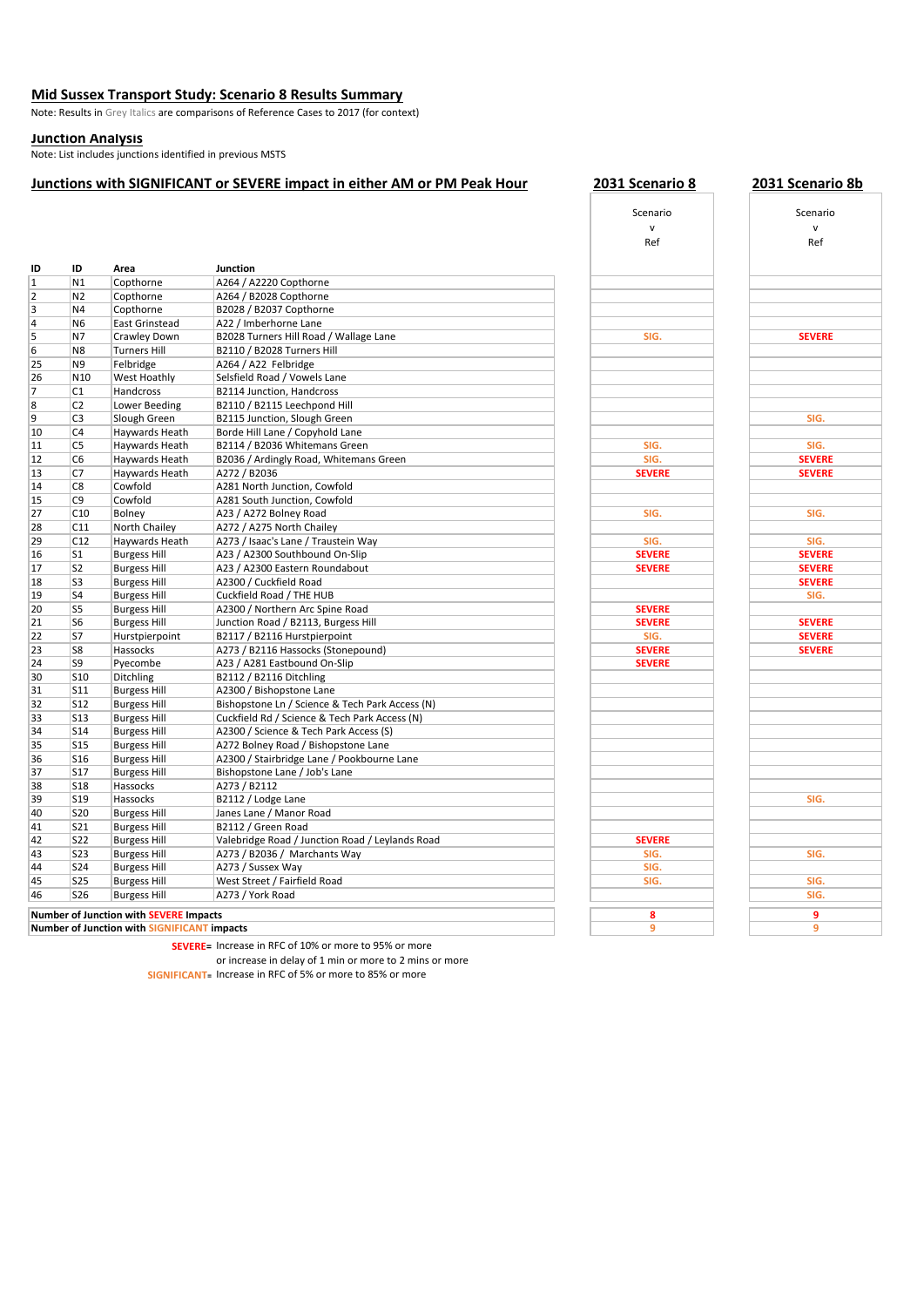# **APPENDIX 2 – MID SUSSEX TRANSPORT STUDY: JUNCTION APPROACH ARM STATISTICS FOR IDENTIFIED LOCATIONS**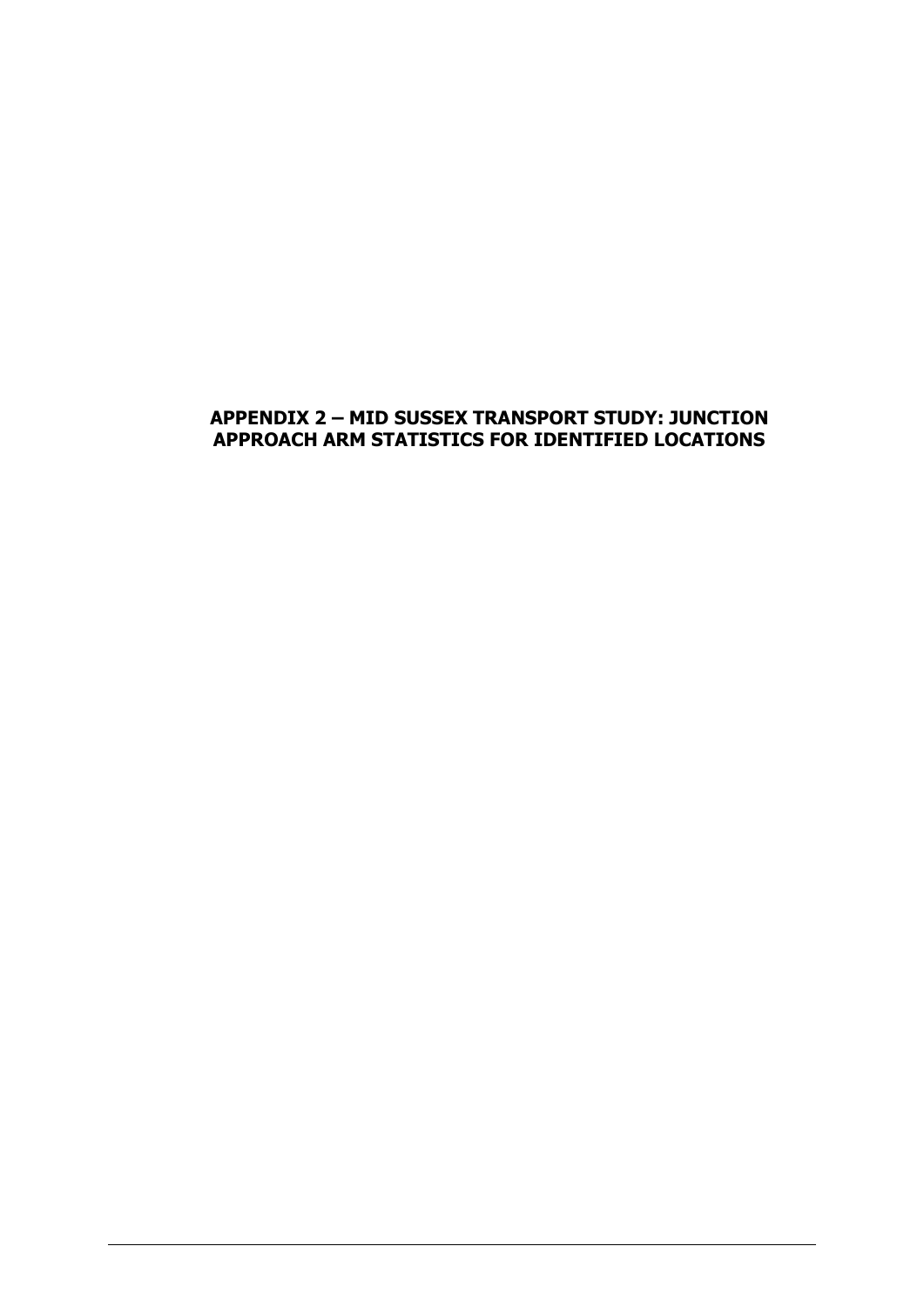| ID                               | New Area                       | Mid Sussex Transport Study: Junction approach arm statistics for identified locations<br>Junction | Approach Arm                                                                              | Junction Type<br>Notes                                        | MSTS<br>Stage 3 | 2017<br>AM<br>Dem<br>(Veh) (%) | AM<br>RFC        | AM   AM  <br>(s) (pcu) (Veh) (%) |                               | PM PM                 | PM PM     |                            | (s) (pcu) (Veh) (%)     | 2031 Reference Case<br>(s)           |                 | AM AM AM AM PM PM<br>Delay Avg Q Dem RFC Delay Avg Q Dem RFC Delay Avg Q Dem RFC Delay Avg Q Dem RFC Delay Avg Q Dem<br>(pcu) (Veh) (%) |                      | PM PM            | (s) (pcu) (Veh) (%)                  | 2031 Scenario 8  | AM AM AM AM PM PM PM PM<br>(s) | (pcu) (Veh) (%)                |                             | (s)                   | (pcu) (Veh) (%) | AM AM                     | 2031 Scenario 8b | AM<br>(s)  | AM<br>RFC Delay Avg Q Dem RFC Delay Avg Q Dem<br>(pcu) (Veh) (%) | PM                  | PM<br>RFC<br>(s)               | PM PM<br>Delay Avg Q<br>$ $ (pcu) |
|----------------------------------|--------------------------------|---------------------------------------------------------------------------------------------------|-------------------------------------------------------------------------------------------|---------------------------------------------------------------|-----------------|--------------------------------|------------------|----------------------------------|-------------------------------|-----------------------|-----------|----------------------------|-------------------------|--------------------------------------|-----------------|-----------------------------------------------------------------------------------------------------------------------------------------|----------------------|------------------|--------------------------------------|------------------|--------------------------------|--------------------------------|-----------------------------|-----------------------|-----------------|---------------------------|------------------|------------|------------------------------------------------------------------|---------------------|--------------------------------|-----------------------------------|
|                                  | <b>NORTH</b>                   |                                                                                                   |                                                                                           |                                                               |                 |                                |                  |                                  |                               |                       |           |                            |                         |                                      |                 |                                                                                                                                         |                      |                  |                                      |                  |                                |                                |                             |                       |                 |                           |                  |            |                                                                  |                     |                                |                                   |
| N1                               | N1 Copthorne                   | A264 / A2220 Copthorne                                                                            | Brookhill Road (N)<br>A264 (E)                                                            | Roundabout<br>2031 Scheme                                     | AM Del.         | 344<br>781                     |                  |                                  | $0$   1138                    |                       |           |                            | 574                     | 43                                   |                 | $0$ 1105                                                                                                                                |                      |                  | 655                                  | 49               |                                | $1102$                         |                             |                       |                 | 639                       | 48               |            | 011105                                                           |                     | 86                             | 15                                |
| N1<br>N1<br>N1                   |                                |                                                                                                   | Copthorne Hotel Access<br>A2220(S)<br>A264 Copthorne Way (W)                              | capacity increase                                             | PM Del.         | 43<br>872<br>1376              | 97               | <b>18</b>                        | 508<br>1173                   |                       |           |                            | 0  1129<br>0 1408       | 109<br>190                           |                 | 781<br>1230<br>70                                                                                                                       |                      |                  | 62<br>1141<br>1393                   | 109              | 192                            | 883<br>1262                    | 69<br>68<br>83              | 11                    |                 | 1134<br>1406              | 109              | 183        | 67 1276                                                          | 928                 | 72<br>85                       | 10<br>13<br>12                    |
| N2                               | N2 Copthorne                   | A264 / B2028 Copthorne                                                                            | B2028 Turners Hill Road (N)<br>A264 Snow Hill (E)                                         | Roundabout<br>2031 Scheme                                     | AM Del.         | 171<br>504                     | 58               |                                  | 447<br>461                    | 77                    |           |                            | 251                     | 12                                   |                 | 715<br>395                                                                                                                              | 20                   |                  | 277<br>285                           | 13               |                                | 736<br>384                     | 20 <sup>1</sup>             |                       |                 | 274<br>296                | 14               |            |                                                                  | 736<br>389          | 20                             |                                   |
| N2<br>N2                         |                                |                                                                                                   | B2028 Turners Hill Road (S)<br>A264 Copthorne Common Road (W)                             | capacity increase                                             |                 | 384<br>917                     | 51<br><b>102</b> | 64                               | 369<br>845<br>15 <sup>1</sup> | 58<br>87              |           |                            | 617<br>965              | 29<br>46                             |                 | 345<br>0   1149                                                                                                                         | 17<br>54             |                  | 649<br>968                           | 46               |                                | 363<br>1282                    | 18                          |                       |                 | 636<br>955                | 45               |            | 0 1333                                                           | 363                 | 18<br>63                       |                                   |
| N4<br>N4                         | N4 Copthorne                   | B2028 / B2037 Copthorne                                                                           | B2028 West Park Road (N)<br>B2037 Snow Hill (E)<br>B2028 West Park Road (S)               | Roundabout<br>In Surrey                                       | AM Del.         | 249<br>449<br>515              | 43<br>56         |                                  | 101<br>237                    |                       |           |                            | 494<br>770              | 49<br>89                             |                 | 456<br>95<br>332                                                                                                                        | 13<br>29             |                  | 385<br>494<br>753                    | 49<br>86         | 11                             | 444<br>334                     | 73<br>10 <sup>1</sup><br>28 |                       |                 | 488<br>760                | 49<br>89         |            |                                                                  | 443<br>72<br>339    | 52<br>10<br>29                 |                                   |
| N4                               | N6 East Grinstead              | A22 / Imberhorne Lane                                                                             | B2037 Effingham Road (W)<br>A22 (W)                                                       | Signalled T-Junction                                          |                 | 176<br>723                     |                  |                                  | 655<br>856                    | 61                    |           |                            | 245                     |                                      |                 | 913<br>933                                                                                                                              | 81                   |                  | 258<br>736                           | $\Delta$ 7       |                                | 949<br>974                     | 84                          | 64                    |                 | 256<br>736                |                  |            |                                                                  | 946<br>966          | 84<br>63                       |                                   |
| N <sub>6</sub><br>N <sub>6</sub> |                                |                                                                                                   | A22 (E)<br>Imberhorne Lane (S)                                                            | near 770 Imberhorne Lane                                      |                 | 714<br>366                     | 80<br>48         | <b>18</b>                        | 792<br>183                    | 75<br>32              |           |                            | 716<br>369              | 100<br>49                            |                 | 840<br>326                                                                                                                              | 86<br>55             | 26<br>24         | 669<br>457                           | 101<br>65        | 20                             | 833<br>359                     |                             | 83<br>24<br>61<br>25  |                 | 668<br>$2 \mid 455 \mid$  | 101<br>64        | 64<br>20   |                                                                  | 836<br>358          | 84<br>60<br>25                 | 25                                |
| N7<br>N7                         | N7 Crawley Down                | B2028 Turners Hill Road / Wallage Lane                                                            | B2028 Turners Hill Road (N)<br>B2028 Turners Hill Road (S)<br><b>Wallage Lane</b>         | <b>Priority Junction</b><br>near 852 Old Vicarage Field       |                 | 318<br>268<br>352              | 57               | 24                               | 561<br>195<br>178             | 32                    | 12        | 0                          | 493<br>544              | 100                                  |                 | 996<br>224<br>387                                                                                                                       | 88                   | 43               | 381<br>521<br>533                    | 100              | 79                             | 1121<br>247<br>387             |                             | 98<br>74              | 5 <sup>1</sup>  | 509<br>539                | 100              | 74         |                                                                  | 1168<br>249<br>375  | 12<br>99                       | 78                                |
| N8                               | N8 Turners Hill                | B2110 / B2028 Turners Hill                                                                        | B2028 North Street (N) (priority)<br>B2110 East Street (E)                                | Crossroads<br>near 852 Old Vicarage Field                     | AM Del.         | 556<br>387                     |                  |                                  | 704<br>387                    | 101                   |           |                            | 873<br>420              | 115<br>325                           |                 | 1348<br>312                                                                                                                             | -68<br>107           | 195              | 902<br>426                           |                  | 354                            | 1472<br>300                    | 107                         |                       |                 | 900<br>426                | 118              |            |                                                                  | 1509<br>297         | 107<br>200                     |                                   |
| N8<br>N8                         |                                |                                                                                                   | B2028 Selsfield Road (S) (priority)<br>B2110 Paddockhurst Road (W)                        | also Ref 116, 492, 553                                        |                 | 803                            | $563$ 108        | 186                              | 688<br>27 535                 |                       | $107$ 171 | 23                         | 1063<br>492             | 110<br>233                           |                 | 765<br>29   453                                                                                                                         | 108                  | 203              | 1074<br>498<br>23                    | 112              | 274                            | 805<br>34   427                | 40<br>109                   | 232                   | 25              | 1104<br>488               |                  | $110$ 241  | 30                                                               | 797<br>424          | 39<br>109<br>237               |                                   |
| N9<br>N9                         | N9 Felbridge                   | A264 / A22 Felbridge                                                                              | A264 Copthorne Road (W)<br>A22 Eastbourne Road (N)<br>A22 London Road (S)                 |                                                               |                 | 676<br>384<br>1326             | 68               |                                  | 609<br>504<br>14 1112         | 65<br>65<br>68        |           |                            | 578<br>492<br>4 1376    | 105<br>194<br>56<br>13<br>108<br>241 |                 | 585<br>599<br>60 1267                                                                                                                   | 102 131<br>64<br>100 | 14<br>100        | 605<br>496<br>$11 \mid 1414 \mid$    | 107<br>56<br>108 | 227<br>13<br>241               | 595<br>23<br>632<br>60 1278    | 103<br>67<br>101            | 145<br>14<br>113      | 11              | 603<br>496<br>15 1409     | 107<br>56<br>108 | 218<br>241 | 60 1281                                                          | 597<br>622          | 103<br>150<br>66<br>101<br>117 | 14                                |
| N10                              | N10 West Hoathly               | Selsfield Road / Vowels Lane                                                                      | Selsfield Road (N)<br>Vowels Lane (E)                                                     |                                                               |                 | 597<br>183                     |                  |                                  | 801<br>177                    |                       |           |                            | 650<br>308              |                                      |                 | 1074<br>286                                                                                                                             |                      |                  | 653<br>341                           |                  |                                | 1101<br>302                    | 83                          | 24                    |                 | 654<br>327                |                  |            |                                                                  | 1109<br>303         | 53<br>84                       | 26                                |
| N <sub>10</sub>                  | <b>CENTRAL</b>                 |                                                                                                   | Selsfield Road (S)                                                                        |                                                               |                 | 664                            |                  |                                  | 593                           |                       |           |                            | 77 <sup>q</sup>         |                                      |                 | 692                                                                                                                                     |                      |                  | 765                                  |                  |                                | 705                            | $\Delta$ 7                  |                       |                 |                           |                  |            |                                                                  | 701                 | 47                             |                                   |
| C1                               | C1 Handcross                   | B2114 Junction, Handcross                                                                         | B2110 High Street (N) (priority)<br>B2114 (S) (priority)                                  | Priority Junction (B2114)                                     | <b>PM RFC</b>   | 558                            |                  |                                  | 761<br>130                    | 44                    |           |                            | 714<br>398              | 45                                   |                 | 889<br>139                                                                                                                              |                      |                  | 735<br>394                           | 46               |                                | 867<br>139                     |                             |                       |                 | 752<br>395                |                  |            |                                                                  | 838<br>139          | 48                             |                                   |
| C1                               | C2 Lower Beeding               | B2110 / B2115 Leechpond Hill                                                                      | B2110 (W)<br>B2110 (E)                                                                    | <b>Priority Junction</b>                                      | AM Del.         | 453<br>491                     | 63<br>32         |                                  | 320<br>530                    | 45                    |           |                            | 603<br>569              | 83                                   |                 | 486<br>718                                                                                                                              | 67<br>40             |                  | 625<br>582                           | 87               |                                | 495<br>722                     | 69<br>40                    |                       |                 | 610<br>515                | 84               |            |                                                                  | 518<br>699          | 71                             |                                   |
| C2<br>C <sub>2</sub>             |                                |                                                                                                   | B2110 Leechpond Hill (S)<br>B2115 (W)                                                     | <b>In Horsham</b>                                             |                 | 253<br>269                     | 13               |                                  | 162<br>270                    |                       |           |                            | 186<br>516              |                                      |                 | 251<br>337                                                                                                                              | 12<br>49             |                  | 181<br>530                           |                  |                                | 258<br>334                     | 13<br>49                    |                       |                 | 184<br>544                |                  |            |                                                                  | 262<br>331          | 13<br>49                       |                                   |
| C3<br>C3                         | C3 Slough Green                | B2115 Junction, Slough Green                                                                      | B2114 Cuckfield Road (N) (priority)<br>B2114 (E) (priority)<br>B2115 Sloughgreen Lane (W) | T-Junction                                                    | AM RFC          | 153<br>639<br>388              |                  |                                  | 477<br>492                    | 24<br>67              |           |                            | 788<br>582              | 83                                   |                 | 80<br>569<br>620                                                                                                                        | 27<br>84             |                  | 94<br>787<br>568                     | 81               |                                | 604<br>611                     | 78<br>29 <sub>1</sub><br>83 |                       |                 | 832<br>589                |                  |            |                                                                  | 74<br>603<br>693    | 29<br>-94                      |                                   |
|                                  | C4 Haywards Heath              | Borde Hill Lane / Copyhold Lane                                                                   | Borde Hill Lane (N)                                                                       | <b>Priority Junction</b>                                      |                 | 465<br>148                     | 27               |                                  | 651<br>204                    |                       |           |                            | 532<br>180              |                                      |                 | 799<br>141                                                                                                                              | 28                   |                  | 523<br>235                           | 41               |                                | 818                            | 21                          |                       |                 | 557<br>198                |                  |            | 0                                                                | 838                 | 39<br>24                       |                                   |
| C4<br>C4                         |                                |                                                                                                   | Copyhold Lane (E)<br>Borde Hill Lane (S                                                   | near 503 HH Golf Course                                       |                 | 707<br>266                     | 40               |                                  | 368                           | 23                    |           |                            | 901                     | 47                                   |                 | 433                                                                                                                                     |                      |                  | 869                                  | 44               |                                | 104<br>463                     | 28                          |                       | 0               | 932                       | 47               |            |                                                                  | 117<br>460          |                                |                                   |
| C5<br>C5                         | C5 Haywards Heath              | B2114 / B2036 Whitemans Green                                                                     | B2036 (N)<br>B2036 (S)<br>B2114 Staplefield Road (W)                                      | Roundabout<br>near 479 Hanlye Lane<br>near 503 HH Golf Course | AM RFC          | 922<br>540                     | 105              | 101                              | 291<br>25<br>648<br>562       | 42<br>74<br>68        |           | 0                          | $0 \mid 1023$<br>677    | 108<br>159<br>84                     | 40              | 261<br>758<br> 0 <br>699                                                                                                                | 84<br>84             |                  | 267<br>$1024$<br>662                 | 108<br>82        | 158                            | 252<br>40<br>835<br>688        | 85                          | 92<br>$\Delta$        | 0               | $0 \mid 1043$<br>683      | 110<br>84        | 191        | 48<br> 0                                                         | 231<br>829<br>766   | 90<br>93                       |                                   |
| C6                               | C6 Haywards Heath              | B2036 / Ardingly Road, Whitemans Green                                                            | B2036 Whitemans Green (N)<br>Ardingly Road (E)                                            | Mini-roundabout<br>near 479 Hanlye Lane                       | AM Del.         | 711<br>431                     |                  |                                  | 795<br>451                    | 95<br>64              |           |                            | 828<br>699              | 105<br>102                           | 23              | 895<br>676                                                                                                                              | 106 131<br>33        |                  | 31<br>820<br>761                     | 104              | 99                             | 873<br>22<br>697               | 108                         | 157                   | 36              | 828<br>721                | 105              | 103        | 23                                                               | 929<br>715          | 110<br>195<br>34               |                                   |
| C6                               | C7 Haywards Heath A272 / B2036 |                                                                                                   | B2036 London Road (S)<br>A272 (E)                                                         | near 503 HH Golf Course<br>Mini-roundabout                    |                 | 795<br>708                     | 103<br>92        | 67                               | 15<br>467<br>811              | 59<br>102             |           | 0                          | 835<br>900              | 108<br>171<br>103                    | 37              | 523<br>18 881                                                                                                                           | 64                   |                  | 832<br>914                           | 109<br>109       | 191<br>173                     | 41<br>682<br>40<br>889         | 85<br>105                   | 108                   |                 | 835<br>894                | 108<br>104       | 170        |                                                                  | 558<br>847          | 68                             |                                   |
| C7<br>C7                         |                                |                                                                                                   | B2036 (S)<br>A272 (W)                                                                     |                                                               |                 | 620<br>651                     | 89<br>93         |                                  | 384<br>658                    | -55<br>83             |           |                            | 765<br>747              | 106<br>138                           | 28              | 338<br>862                                                                                                                              | 38<br>104            |                  | 756                                  | 104              |                                | 731<br>781                     | 100<br>108                  | -31<br>175            |                 | 779                       | 107              |            |                                                                  | 763<br>830          | -93<br>111<br>228              |                                   |
| C8<br>C8                         | C8 Cowfold                     | A281 North Junction, Cowfold                                                                      | A281 (N)<br>A281(S)<br>A272 Station Road (W)                                              | (Double) Mini-roundabout<br>In Horsham                        |                 | 183<br>$771$<br>770            | 92<br><b>102</b> | 52                               | 471<br>795<br>730<br>11       | 69<br>101<br>-87      |           |                            | 132<br>856<br>771       | 102<br>56                            | 12              | 554<br>773<br>837                                                                                                                       | 101<br>99            | 41<br>10         | 146<br>826<br>776                    | 22<br>102        |                                | 568<br>768<br>840<br>12        | $101$<br>100                | 44<br>11              |                 | 147<br>861<br>777         | 99<br>102        | 581        |                                                                  | 597<br>790<br>-806  | 101                            | 46                                |
| C9                               | C9 Cowfold                     | A281 South Junction, Cowfold                                                                      | A281 (N)<br>A272 Bolney Road (E)                                                          | (Double) Mini-roundabout<br>In Horsham                        | AM RFC          | 792<br>818                     | 97               |                                  | 845<br>1 859                  | 101<br>100            |           | 2                          | 850<br>894              | 100<br>101<br>37                     |                 | $4$ 822<br>9<br>860                                                                                                                     | 102<br>95            | 44<br>4          | 10 <sup>1</sup><br>845<br> 0 <br>876 | 101<br>101       | 36                             | 833<br>8 858                   | 101<br>96                   | 41                    | Q<br> 0         | 861<br>896                | 101<br>101       | 28         | 6                                                                | 847<br>875          | 101<br>98                      | 38                                |
| C9                               | C10 Bolney                     | A23 / A272 Bolney Road                                                                            | A281 (S)<br>A23 Southbound Off-Slip                                                       |                                                               |                 | 386                            | 288 45           |                                  | 0 236                         |                       |           |                            | 349                     |                                      |                 | 326                                                                                                                                     | 49                   |                  | 372                                  |                  |                                | $0$ 285                        | 43                          |                       | 0               | 347                       | 54               |            |                                                                  | 235                 |                                |                                   |
| C10<br>C10                       |                                |                                                                                                   | A272 (E)<br>A272 (W)                                                                      |                                                               |                 | 782<br>661                     | 97<br>68         |                                  | 756<br>786                    | 94<br>78              |           |                            | 2 1133<br>$0 \mid 1015$ | 104<br>104<br>102                    | 28              | 648<br>9   1028                                                                                                                         | 59<br>101            | 25               | 1065<br>992                          | 97<br>100        | 23                             | 957<br>$\Delta$<br>964         | 95                          | 89<br>11              |                 | 1157<br>0   1031          | 105<br>103       | 121<br>55  | 33 1002<br>$14$ 774                                              |                     | 90<br>77                       | 10 <sup>1</sup>                   |
| C11<br>C11                       | C11 North Chailey              | A272 / A275 North Chailey                                                                         | A272 (W)<br>A275 (N)<br>A272 (E)                                                          |                                                               |                 | 426<br>143<br>852              | 64<br>24<br>99   |                                  | 570<br>219<br>687             | 48<br>82              |           | $\Omega$                   | 630<br>110<br>889       | 99                                   |                 | 809<br>201<br>850                                                                                                                       | 92<br>46<br>98       |                  | 624<br>108<br>892                    | 78<br>100        |                                | 819<br>200<br>837              | 93<br>47<br>97              |                       |                 | 609<br>109<br>891         | 22<br>100        | 11         |                                                                  | 810<br>198<br>825   | 92<br>47<br>95                 | 10 <sup>1</sup><br>6 <sup>1</sup> |
| C11                              | C12 Haywards Heath             | A273 / Isaac's Lane / Traustein Way                                                               | A275 (S)<br>A273 (W)                                                                      | Roundabout                                                    |                 | 478<br>578                     | 73               |                                  | 300<br>529                    | 41<br>54              |           | 0                          | 423<br>892              | 101<br>106<br>131                    | 31              | 101<br>904                                                                                                                              | 34<br>82             | 14               | 400<br>927                           | 102<br>106       | 139                            | 103<br>956<br>34               |                             | 31<br>12              | 0               | 462<br>922                | 99<br>107        | 43<br>148  |                                                                  | 116<br>983          | 32<br>87                       | 11                                |
| C12<br>C12<br>C12                |                                |                                                                                                   | Isaac's Lane<br>Parkfield Way (zone access)<br>Traunstein Way                             |                                                               |                 | 769<br>307<br>761              | 81               |                                  | 941<br>83<br>501              | 83                    |           | $\Omega$<br>$\overline{0}$ | 836<br>368<br>949       | 102<br>64                            |                 | 1085<br>Q <sub>2</sub><br>$\Omega$<br>$16$ 733                                                                                          | 103                  |                  | 910<br>$\sqrt{ }$<br>368<br>944      | 105              | $122$                          | 1090<br>749<br>30 <sup>1</sup> | 104<br>92                   |                       | 24<br> 0 <br> 0 | 836<br>368<br>961         | 103              | 84         | 21                                                               | 1055<br>92<br>733   | 103<br>71                      | 83                                |
|                                  | <b>SOUTH</b>                   |                                                                                                   |                                                                                           |                                                               |                 |                                |                  |                                  |                               |                       |           |                            |                         |                                      |                 |                                                                                                                                         |                      |                  |                                      |                  |                                |                                |                             |                       |                 |                           |                  |            |                                                                  |                     |                                |                                   |
| S1                               | S1 Burgess Hill                | A23 / A2300 Southbound On-Slip                                                                    | A23 Southbound On-Slip<br>A23 Southbound                                                  | Merge                                                         |                 | 214<br>1996                    | 16               | $\Delta$<br>4                    | 388<br>0   3000               | 34<br>81              |           | $\Omega$                   | 564<br>$0 \mid 2308$    |                                      |                 | 770<br>$0$ 3465                                                                                                                         | 53<br>99             | 31               | 802<br>$0$ 2298                      | 49               |                                | 625<br>0   3592                | 108<br>100                  | 182                   |                 | 27 473<br>$0$ 2323        | 67               |            | 0   3725                                                         | 530                 | 110<br>233<br>100              |                                   |
| S <sub>2</sub><br>S <sub>2</sub> | S2 Burgess Hill                | A23 / A2300 Eastern Roundabout                                                                    | A23 Southbound Off-Slip<br>A2300 (E)<br>A2300 (W)                                         | Roundabout                                                    |                 | 637<br>946<br>367              | 94<br>37         |                                  | 81<br>881<br>282              | 46<br>89<br>28        |           | $\Omega$                   | 1226<br>1654<br>404     | 40                                   |                 | 1147<br>1925<br>350<br>$\Omega$                                                                                                         | 84<br>32             |                  | 1415<br>2001<br>762                  | 108<br>98<br>81  | 170                            | 1125<br>61<br>1954<br>198      | 60<br>94                    | 19                    | $\bigcap$       | 1580<br>1503<br>467       | 98<br>66<br>45   |            | $\Omega$                                                         | 733<br>1908<br>107  | 88<br>10                       |                                   |
| S3                               | S3 Burgess Hill                | A2300 / Cuckfield Road                                                                            | Cuckfield Road (N)<br>A2300 (E)                                                           | Roundabout                                                    |                 | 132<br>1161                    | 16               | 161                              | 199<br>1076                   | 24<br>104             |           | $\circ$<br>24 155          | 507                     | 101<br>118<br>341                    | 10              | 206<br>1665                                                                                                                             | 38<br>103            |                  | 510<br>26 <br>2698                   | 45<br>64         | 19                             | 1153<br>1551                   |                             | 59<br>11              |                 | 568<br>1623               | 110              | 240<br>426 | 34<br>165                                                        | 180<br>1726         | 28<br>97                       |                                   |
| S3<br>S3                         |                                |                                                                                                   | Cuckfield Road (S)<br>A2330 (W)                                                           |                                                               |                 | 174<br>988                     | 92               |                                  | 172<br>0   1099               | 98                    |           |                            | 736<br>$1 \vert 1593$   | 103<br>107<br>137                    | 18 <sup>1</sup> | 1176<br>58 1749                                                                                                                         | 104<br>$111$         | 113<br>214       | 21<br>753<br>95<br>2185              | 52               |                                | 1027<br>1539                   | 104<br>101                  | 164<br>70             | 26<br>10        | 684<br>1669               | 104<br>109       | 188        | 83 1702                                                          | 1122                | 102<br>104<br>126<br>496       | 194                               |
| <b>S4</b>                        | S4 Burgess Hill                | Cuckfield Road / THE HUB                                                                          | Cuckfield Road (N)<br>THE HUB                                                             | Priority Junction                                             |                 |                                |                  |                                  |                               |                       |           |                            | 991<br>448              |                                      |                 | 561<br>1179                                                                                                                             | 22<br>188 1602       | 278              | $0 \mid 1062$<br>448                 | 21               |                                | 674<br>1174                    | 29<br>111                   | 217                   | 63              | 863<br>448                |                  |            | 0   1174                                                         | 598                 | 24<br>$162$ 1126               | 227                               |
| S4                               | S5 Burgess Hill                | A2300 / Northern Arc Spine Road                                                                   | Cuckfield Road (S)<br>N Arc (N)                                                           | Roundabout                                                    | AM Del.         |                                |                  |                                  |                               |                       |           |                            | 433<br>489              | 41                                   |                 | 146<br>246                                                                                                                              |                      |                  | 400<br>1020                          |                  | 14                             | 233                            | 21                          |                       |                 | 559                       |                  |            |                                                                  | 182<br>294          | 97<br>109<br>24                |                                   |
| S <sub>5</sub><br>S5<br>S5       |                                |                                                                                                   | A2300 (E)<br>$N$ Arc $(S)$<br>A2300 (W)                                                   | <b>2031 New</b>                                               |                 |                                |                  |                                  |                               |                       |           |                            | 843<br>1001<br>1698     | 56<br>68                             |                 | 825<br>1398<br>2213                                                                                                                     | 53<br>92<br>84       |                  | 1326<br>1066<br>2004                 | 83<br>69         |                                | 833<br>1435<br>2230            | 103                         | 54<br>94<br>11<br>78  | 42              | 926<br>969<br>1709        | 60<br>65         |            |                                                                  | 862<br>1414<br>2304 | 55<br>92<br>84                 | 10                                |
| S6                               | S6 Burgess Hill                | Junction Road / B2113, Burgess Hill                                                               | Junction Road (N)<br>Silverdale Road                                                      | Roundabout<br>2031 Scheme                                     | PM Del.         | 323<br>112                     | 20               |                                  | 41                            |                       |           |                            | 426                     | 99<br>126<br>122                     |                 | 135                                                                                                                                     | 10 <sup>1</sup>      | 122              | 436                                  | 103              | 178<br>122                     | 131                            |                             | 38<br>122<br> 0       |                 | 433                       | 102              | 122        | 11                                                               | 131                 | 122<br> 0                      | 38                                |
| S6<br><b>S6</b>                  |                                |                                                                                                   | B2113 Keymer Road (S)<br>B2113 Station Road (W)                                           |                                                               | PM Del.         | 779<br>765                     | 103              |                                  | 661<br>15<br>852              | 102                   |           |                            | 503<br>522              | 226<br>106<br>104<br>191             | 19              | 480<br>551                                                                                                                              | 99<br>108            | 115<br>271       | 518<br>531                           | 109<br>105       | 286<br>207                     | 484                            | 99<br>584<br>$115$          | 118<br>393            | 44              | 521<br>541                | 109              | 296<br>235 | 281                                                              | 484<br>588          | 100<br>124<br>114<br>381       |                                   |
| S7<br>S7                         | S7 Hurstpierpoint              | B2117 / B2116 Hurstpierpoint                                                                      | Cuckfield Road (N)<br>B2116 Hassocks Road (E)<br>B2117 Brighton Road (S)                  | Mini-roundabout                                               | AM Del.         | 316<br>313<br>286              | 29<br>37         |                                  | 526<br>360<br>105             | 39<br>13 <sup>1</sup> |           | $\circ$                    | 599<br>405<br>344       | 41<br>51                             |                 | 815<br>252<br> 0 <br>288                                                                                                                | 32                   |                  | 453<br>392<br>272                    | 36               |                                | 827<br>261<br>348              | 105<br>34<br>45             | 110<br>4 <sup>1</sup> | 24<br> 0        | 724<br>479<br>402         | 52<br>63         |            | 0                                                                | 851<br>291<br>389   | 106<br>131<br>36<br>49         |                                   |
| S7                               | S8 Hassocks                    | A273 / B2116 Hassocks (Stonepound)                                                                | B2116 Albourne Road (W)<br>A273 London Road (N)                                           | <b>Signalled Crossroads</b>                                   | AM Del.         | 153                            | 471 101          | 135                              | 251<br>387                    | 101                   | 142       |                            | 579                     | 109<br>279                           | 30              | 250<br>645                                                                                                                              | 102                  | 146              | 140<br>608<br>13                     | 107              | 240                            | 252<br>749<br>26               |                             | 108 247               |                 | 188<br>$34$ 576           | 113              | 347        | 38                                                               | 432<br>719          | 44<br>108<br>254               |                                   |
| S8<br>S8<br>S8                   |                                |                                                                                                   | B2116 Keymer Road (E)<br>A27 Brighton Road (S)<br>B2116 Hurst Road (W)                    | 2031 Scheme<br>small capacity increase                        | AM Del.         | 369<br>389<br>492              | 102<br>102<br>68 | 179<br>160<br>49                 | 373<br>402<br>300             | 99<br>51              | 132<br>43 |                            | 442<br>422<br>435       | 107<br>262<br>104<br>198             | 20<br>14        | 462<br>424<br>376                                                                                                                       | 101<br>95<br>$102$   | 137<br>92<br>179 | 456<br>424<br>439                    | 111<br>105       | 326<br>217                     | 28<br>465<br>429<br>395        | 101<br>106                  | 138<br>93<br>247      | 7 <sup>1</sup>  | 455<br>434<br>384         | 110              | 314        | 26                                                               | 466<br>427<br>458   | 101<br>141<br>60<br>104<br>208 | -49                               |
| S9                               | S9 Pyecombe                    | A23 / A281 Eastbound On-Slip                                                                      | A23 Southbound<br>A281 Southbound on-Slip                                                 | Merge                                                         |                 | 2366<br>310                    | 67<br>26         |                                  | 0 3994 <br>118                | 100<br>101            | 134       | 4                          | $0$   2961<br>351       | 82<br>34                             |                 | 0   4299<br>30                                                                                                                          | 100<br>100           | 250              | 2957<br>323                          | 83<br>34         | 18                             | 0   4267                       | 100<br>104<br>31            | 64<br>313             |                 | 3022<br>365               | 84               | 18         | 0   4314                                                         | 31                  | 100<br>63<br>103<br>302        |                                   |
| S10                              | S10 Ditchling                  | B2112 / B2116 Ditchling                                                                           | B2116 (W)<br>B2112 (N)                                                                    |                                                               |                 | 323<br>825                     | 105              | 106                              | 287<br>24<br>852              | 106                   | 125       | 29                         | 454<br>869              | 112<br>236                           | 53              | 156<br>957                                                                                                                              | 110                  | 201              | 420<br>50<br>881                     | $112$            | 236                            | 171<br>54<br>960               | $111$                       | 206                   | 51              | 492<br>859                | 112              | 239        | 53                                                               | 172<br>959          | 111<br>206                     | 51                                |
| <b>S10</b><br>S10                |                                |                                                                                                   | B2116 (E)<br>B2112 (S)                                                                    |                                                               |                 | 229<br>785                     | 96               |                                  | 355<br>542                    | 61<br>65              |           | 0 <br> 0                   | 374<br>792              | 97                                   |                 | 270<br>772                                                                                                                              | 44<br>92             |                  | 364<br>759                           | 64<br>93         |                                | 273<br>792                     | 45<br>93                    |                       |                 | $0$   418<br>$1 \mid 813$ | 99               | 11         |                                                                  | 272<br>812          | 45<br>96                       | 6                                 |
| S11<br>511                       | S11 Burgess Hill               | A2300 / Bishopstone Lane                                                                          | A2300 (W)<br>Bishopstone Lane (N)<br>A2300 (E)                                            | Priority Junction                                             |                 | 964<br>68<br>1037              | 51               |                                  | 1070<br>60<br>$0$ 948         | 48                    |           |                            | 1593<br>$0$ 1654        |                                      |                 | 0   1749<br>$0$ 1925                                                                                                                    | 41<br>40             |                  | 2185<br>0 2001                       | 48               |                                | 1539<br>0   1954               | 46                          |                       |                 | 0   1669<br>0   1931      |                  |            | 0   1318                                                         | 1702                | 41<br>28                       |                                   |
| <b>S12</b>                       | S12 Burgess Hill               | Bishopstone Ln / Science & Tech Park Access (N Bishopstone Lane (N)                               | Science & Tech Park Access (E)                                                            | Priority Junction                                             |                 |                                |                  |                                  |                               |                       |           |                            |                         |                                      |                 |                                                                                                                                         |                      |                  |                                      |                  |                                |                                |                             |                       |                 |                           |                  |            |                                                                  |                     |                                |                                   |
| S12                              | S13 Burgess Hill               | Cuckfield Rd / Science & Tech Park Access (N) Cuckfield Rd (N)                                    | <b>Bishopstone Lane (S)</b>                                                               | Roundabout                                                    |                 |                                |                  |                                  |                               |                       |           |                            | 39<br>43                |                                      |                 | 96                                                                                                                                      |                      |                  | 1080                                 | 63               |                                | 411                            | 44<br>21                    |                       |                 |                           |                  |            |                                                                  |                     |                                |                                   |
| S13<br>S13                       |                                |                                                                                                   | Science & Tech Park Access (W)<br>Cuckfield Rd (S)                                        |                                                               |                 |                                |                  |                                  |                               |                       |           |                            | 507                     |                                      |                 | 206                                                                                                                                     |                      |                  | 473<br>303                           |                  |                                | 1391<br>126                    | 17                          | 14                    |                 |                           |                  |            |                                                                  |                     |                                |                                   |
| S14                              | S14 Burgess Hill               | A2300 / Science & Tech Park Access (S)                                                            | A2300 (W)<br>A2300 (E)<br>Science & Tech Park Access (S)                                  | Roundabout                                                    |                 | 964<br>1040                    | 50<br>50         |                                  | 0   1070<br>944               | 53<br>46              |           |                            | $0$ 1593<br>0   1654    |                                      |                 | 0   1749<br>$0 \mid 1925$                                                                                                               | 41<br>40             |                  |                                      |                  |                                |                                |                             |                       |                 | 1978<br>1931              | 48               |            | $0$ 1053<br>0   1318                                             |                     | 29                             |                                   |
| S14                              | S15 Burgess Hill               | A272 Bolney Road / Bishopstone Lane                                                               | A272 Bolney Road (W)                                                                      | Priority Junction                                             |                 | 590                            |                  |                                  | 606                           |                       |           | $\Omega$                   | 684                     |                                      |                 | 821                                                                                                                                     | 40                   |                  | 724                                  | 37               |                                | 741                            |                             |                       |                 | 736                       |                  |            |                                                                  | 793                 | 39                             |                                   |
| S15<br>S15                       |                                |                                                                                                   | A272 Bolney Road (E)<br><b>Bishopstone Lane</b>                                           |                                                               |                 | 676<br>49                      | 34               |                                  | 0  639                        |                       |           |                            | $0 \mid 1114$           |                                      |                 | 555                                                                                                                                     | 25                   |                  | $0 \mid 1043 \mid$                   | 48               |                                | 800                            | 37<br>44                    |                       |                 | $0 \mid 1140$<br>40       | 52               |            | $\Omega$                                                         | 838<br>47           | 37                             |                                   |

| S16 Burgess Hill  | A2300 / Stairbridge Lane / Pookbourne Lane   A2300 (W)             |                      | Priority Junction |                        |     |    |          |     |            |  |     |            |        |     |  |      |     |     |                 |      |            |     |      |     |                 |    |        | 15              |     |  |
|-------------------|--------------------------------------------------------------------|----------------------|-------------------|------------------------|-----|----|----------|-----|------------|--|-----|------------|--------|-----|--|------|-----|-----|-----------------|------|------------|-----|------|-----|-----------------|----|--------|-----------------|-----|--|
| 516               |                                                                    | Stairbridge Lane     |                   | 18                     |     |    |          |     |            |  |     |            |        |     |  |      |     |     |                 |      |            |     |      |     |                 |    |        | 15 <sup>1</sup> |     |  |
| S16               |                                                                    | A2300 (E)            |                   | 1040                   |     |    |          | 944 |            |  |     |            |        |     |  |      |     |     |                 | 1954 |            |     |      |     |                 |    |        | 34              |     |  |
| S16               |                                                                    | Pookbourne Lane      |                   | 23                     |     |    |          |     |            |  |     |            |        |     |  |      |     |     |                 |      |            |     |      |     |                 |    |        |                 |     |  |
|                   |                                                                    |                      |                   |                        |     |    |          |     |            |  |     |            |        |     |  |      |     |     |                 |      |            |     |      |     |                 |    |        |                 |     |  |
| S17 Burgess Hill  | Bishopstone Lane / Job's Lane                                      | Bishopstone Lane (N) | Priority          | 68                     |     |    |          |     |            |  |     |            | A7     |     |  |      |     |     |                 |      |            |     |      |     |                 |    |        |                 |     |  |
| S17               |                                                                    | Bishopstone Lane (S) |                   | 41                     |     |    |          |     |            |  |     |            |        |     |  |      |     |     |                 |      |            |     |      |     |                 |    |        |                 |     |  |
| S17               |                                                                    | Job's Lane           |                   | $\left  \cdot \right $ |     |    |          |     |            |  |     |            | 21     |     |  | 15   |     |     |                 | 21   |            |     | 14   |     |                 |    | 22     |                 |     |  |
|                   |                                                                    |                      |                   |                        |     |    |          |     |            |  |     |            |        |     |  |      |     |     |                 |      |            |     |      |     |                 |    |        |                 |     |  |
| S18 Hassocks      | A273 / B2112                                                       | A273 (N)             | Priority          | 514                    |     |    |          | 226 |            |  |     |            | 469    |     |  | 582  |     |     |                 | 573  |            |     |      |     |                 |    | 524    | 24              |     |  |
| S18               |                                                                    | B2112 (E)            |                   | 630                    |     |    |          |     |            |  |     |            |        |     |  |      |     |     | 22              | 450  |            |     |      |     | 141             |    | 449    | 66              |     |  |
|                   |                                                                    |                      |                   | 956                    |     |    |          |     |            |  |     |            |        |     |  |      |     |     |                 |      |            |     |      |     |                 |    |        | 41              |     |  |
| S18               |                                                                    | A273 (S)             |                   |                        |     |    |          |     |            |  |     |            |        |     |  |      |     |     |                 | 1005 |            |     | 1005 |     |                 |    | 1037   |                 |     |  |
|                   |                                                                    |                      |                   |                        |     |    |          |     |            |  |     |            |        |     |  |      |     |     |                 |      |            |     |      |     |                 |    |        |                 |     |  |
| S19 Hassocks      | B2112 / Lodge Lane                                                 | Lodge Lane (N)       | Priority          | 321                    | 60  |    |          | 112 |            |  | 479 | 84         | 160    |     |  | 482  | 83  |     |                 | 154  | 32         |     | 500  |     | 14              |    | 151    | 32              |     |  |
| S19               |                                                                    | B2112 (E)            |                   | 352                    |     |    |          |     |            |  |     |            |        |     |  |      |     |     |                 |      |            |     |      |     |                 |    |        | 19              |     |  |
| S19               |                                                                    | B2112 (W)            |                   | 598                    |     |    |          |     |            |  |     |            |        |     |  | 555  |     |     |                 |      |            |     | 614  |     |                 |    | 980    | 47              |     |  |
|                   |                                                                    |                      |                   |                        |     |    |          |     |            |  |     |            |        |     |  |      |     |     |                 |      |            |     |      |     |                 |    |        |                 |     |  |
| S20 Burgess Hill  | Janes Lane / Manor Road                                            | Janes Lane (E)       | Priority          | 196                    |     |    |          | 184 |            |  |     |            | 325    |     |  | 223  |     |     |                 | 340  |            |     | 217  |     |                 |    | 337    | 17              |     |  |
| <b>S20</b>        |                                                                    | Manor Road           |                   | 144                    |     |    |          | 83  |            |  |     |            | 181    |     |  | 314  |     |     |                 |      |            |     |      |     |                 |    | 195    | 30 <sup>1</sup> |     |  |
| S20               |                                                                    | Janes Lane (W)       |                   | 305                    |     |    |          |     |            |  |     |            |        |     |  |      |     |     |                 |      |            |     |      |     |                 |    | 784    | 46              |     |  |
|                   |                                                                    |                      |                   |                        |     |    |          |     |            |  |     |            |        |     |  |      |     |     |                 |      |            |     |      |     |                 |    |        |                 |     |  |
| S21 Burgess Hill  | B2112 / Green Road                                                 | B2112 (N)            | Priority          | 695                    | RA  |    |          | 822 | 100        |  |     |            | 848    |     |  | 591  |     |     |                 | 850  | 100        |     |      |     |                 |    | 854    | 100             | 23  |  |
| S21               |                                                                    | Green Road (E)       |                   | 346                    | 52  |    |          |     |            |  |     |            |        |     |  |      |     |     |                 |      |            |     |      |     |                 |    |        | 50              |     |  |
| S21               |                                                                    | B2112(S)             |                   | 800                    | 104 | 92 | 21       | 610 |            |  | 831 | 170<br>108 | 684    |     |  | 822  | 109 | 181 | 40 <sup>1</sup> | 7201 |            |     | 833  | 109 | 176             |    | 736    | 89              |     |  |
|                   |                                                                    |                      |                   |                        |     |    |          |     |            |  |     |            |        |     |  |      |     |     |                 |      |            |     |      |     |                 |    |        |                 |     |  |
| S22 Burgess Hill  | Valebridge Road / Junction Road / Leylands Ro. Valebridge Road (N) |                      | Priority          | 691                    | 83  |    |          | 599 |            |  | 643 | 55         | 653    | 551 |  | 657  |     |     |                 | 638  | 54         |     | 659  |     | 76              |    | 643    | 54              | 66  |  |
| S22               |                                                                    | Junction Road (S)    |                   | 430                    |     |    |          |     |            |  |     |            |        |     |  |      |     |     |                 |      |            |     |      |     | 104             |    |        | 50              |     |  |
| S22               |                                                                    | Leylands Road (W)    |                   | 532                    | 70  |    |          | 846 |            |  |     |            | 1042   |     |  |      |     |     |                 | 1046 | 271        |     |      |     |                 |    | 1057   | 110             | 255 |  |
|                   |                                                                    |                      |                   |                        |     |    |          |     |            |  |     |            |        |     |  |      |     |     |                 |      |            |     |      |     |                 |    |        |                 |     |  |
| S23 Burgess Hill  | A273 / B2036 / Marchants Way                                       | A273 (N)             | Roundabout        | 790                    |     |    |          |     |            |  |     |            |        |     |  | 849  |     |     |                 | 724  |            |     | 854  |     |                 |    | 820    | 92              |     |  |
| <b>S23</b>        |                                                                    | Marchants Way (E)    |                   | 15                     |     |    |          |     |            |  |     |            |        |     |  |      |     |     |                 |      |            |     |      |     |                 |    |        |                 |     |  |
| S23               |                                                                    | B2036 (S)            |                   | 444                    |     |    |          |     |            |  |     |            |        |     |  |      |     |     |                 |      |            |     | 840  |     |                 |    |        |                 |     |  |
| S23               |                                                                    | A273 (W)             |                   | 674                    | 88  |    |          | 573 |            |  |     |            |        |     |  |      |     |     |                 |      |            |     |      |     |                 |    | 657    | 86              |     |  |
|                   |                                                                    |                      |                   |                        |     |    |          |     |            |  |     |            |        |     |  |      |     |     |                 |      |            |     |      |     |                 |    |        |                 |     |  |
| S24 Burgess Hill  | A273 / Sussex Way                                                  | A273 (E)             | Roundabout        | 393                    |     |    |          |     |            |  |     |            | 457    |     |  |      |     |     |                 | 457  |            |     | 548  |     |                 |    |        | 58              |     |  |
| S <sub>24</sub>   |                                                                    | Sussex Way (S)       |                   | 576                    |     |    |          | 487 |            |  |     |            | 726    |     |  |      |     |     |                 |      |            |     |      |     |                 |    | 732    | 71              |     |  |
| S24               |                                                                    | A273 (W)             |                   | 761                    | 70  |    |          | 526 | $\Delta$ 7 |  |     |            | 0 1153 | 76  |  | 1059 |     |     | $0$   1318      |      | 92         |     | 1182 |     |                 |    | 0 1219 | 77              |     |  |
|                   |                                                                    |                      |                   |                        |     |    |          |     |            |  |     |            |        |     |  |      |     |     |                 |      |            |     |      |     |                 |    |        |                 |     |  |
| S25 Burgess Hill  | West Street / Fairfield Road                                       | Fairfield Road (N)   | Priority          | 46                     |     |    |          |     |            |  |     |            |        |     |  |      |     |     |                 |      |            |     |      |     |                 |    |        |                 |     |  |
|                   |                                                                    | West Street (E)      |                   | 110                    |     |    |          |     |            |  |     |            |        |     |  |      |     |     |                 |      |            |     |      |     |                 |    |        |                 |     |  |
| S <sub>25</sub>   |                                                                    |                      |                   |                        |     |    |          |     |            |  |     |            |        |     |  |      |     |     |                 |      |            |     |      |     |                 |    |        |                 |     |  |
| S25               |                                                                    | Fairfield Road (S)   |                   | 142                    |     |    |          |     |            |  |     |            | 157    |     |  | 737  |     |     |                 | 146  |            |     |      |     |                 |    |        |                 |     |  |
| S25               |                                                                    | West Street (W)      |                   | 257                    | 35  |    | $\Omega$ | 214 |            |  | 691 |            | 599    |     |  | 730  |     |     |                 | 726  | 93         |     | 738  |     |                 |    | 658    | 81              |     |  |
|                   |                                                                    |                      |                   |                        |     |    |          |     |            |  |     |            |        |     |  |      |     |     |                 |      |            |     |      |     |                 |    |        |                 |     |  |
| S26 Burgess Hill  | A273 / York Road                                                   | A273 (N)             | Roundabout        | 945                    | 103 | 67 | 17       | 775 |            |  | 922 | 105<br>105 | 983    | 104 |  | 921  | 104 |     | 19              | 958  | 106<br>127 | 321 | 933  | 106 | 115             | 29 | 972    | 102             | 56  |  |
| $\frac{$26}{$26}$ |                                                                    | York Road (E)        |                   | 206                    |     |    |          |     |            |  |     |            |        |     |  |      |     |     |                 |      |            |     |      |     |                 |    |        |                 |     |  |
|                   |                                                                    | A273 (S)             |                   | 564                    | 71  |    | $\Omega$ | 462 | 68         |  | 651 | -871       | 551    |     |  | 690  | 90  |     |                 | 551  |            |     | 675  |     | 15 <sup>1</sup> |    | 538    | 76              |     |  |
|                   |                                                                    |                      |                   |                        |     |    |          |     |            |  |     |            |        |     |  |      |     |     |                 |      |            |     |      |     |                 |    |        |                 |     |  |

Key:<br>Increase in RFC of 5% or more to 85% or more are highlighted in orange<br>Increase in BFC of 10% or more to 95% or more are highlighted in red<br>Increase in Delay of 1 minute or more to 2 minutes or more are in red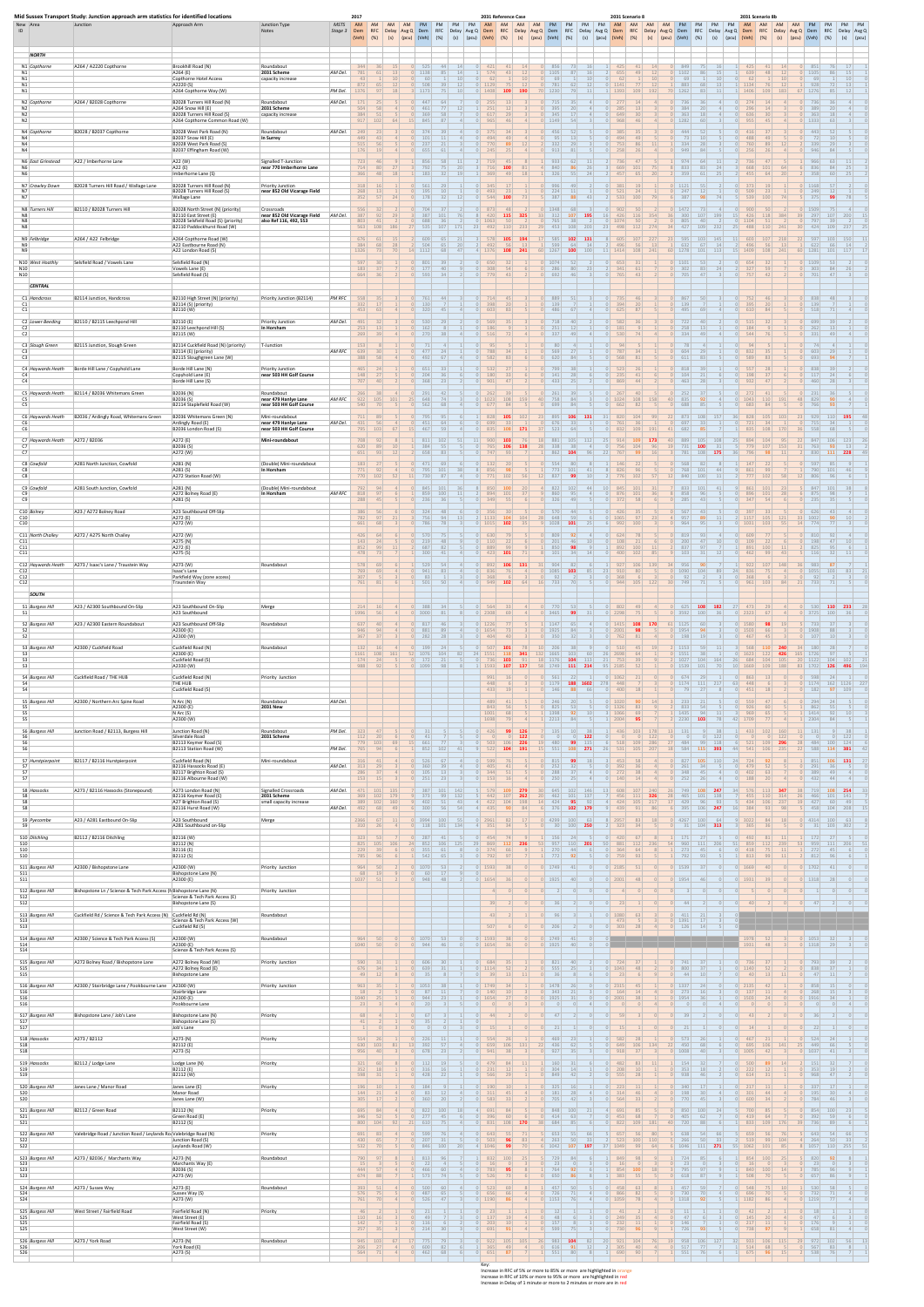# **APPENDIX 3 – DETAILED COMPARISON OF THE S&TP NORTH AND SOUTH SITES**